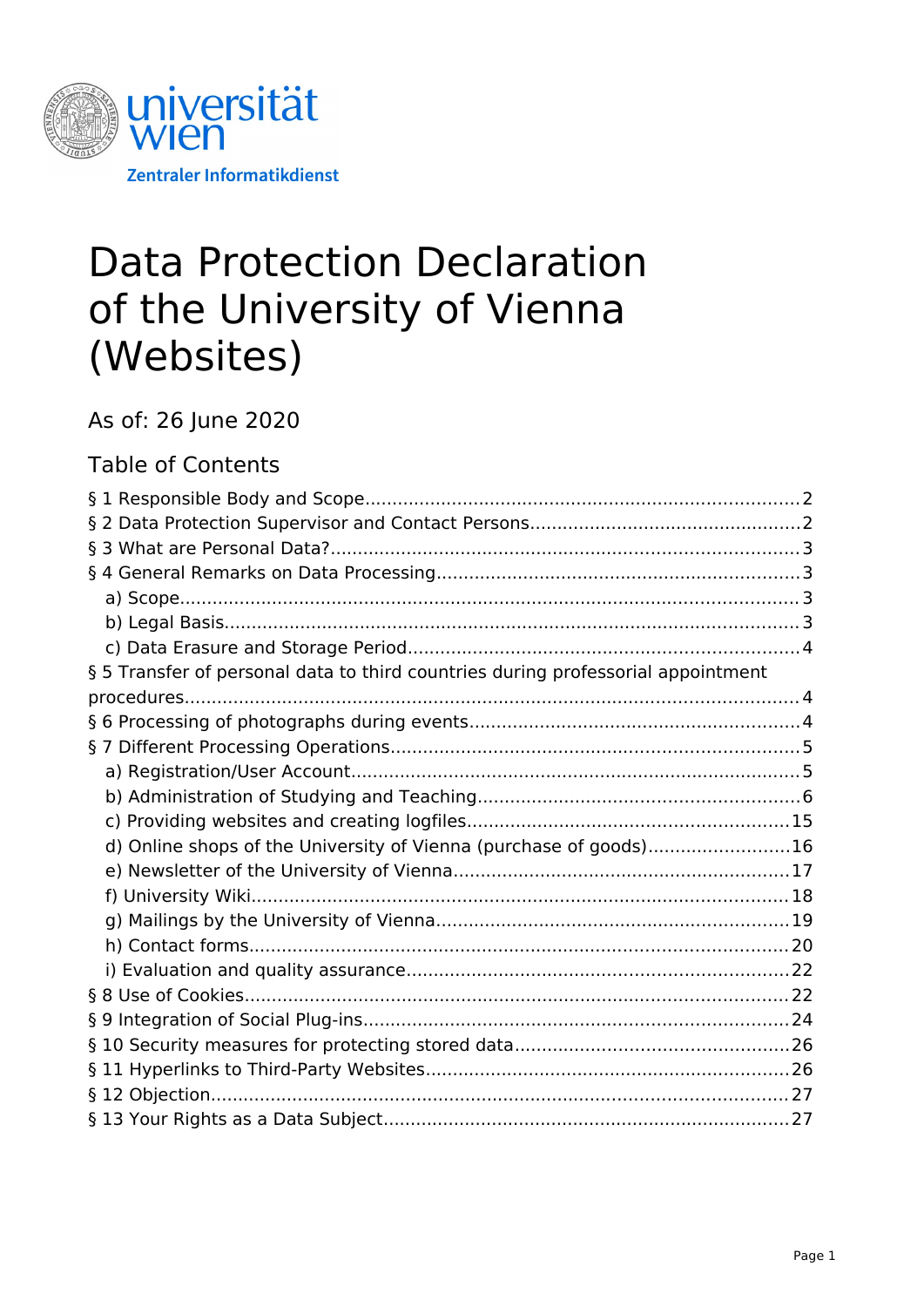

Thank you for visiting the websites of the University of Vienna. The protection and security of your data when browsing our websites are of utmost importance to us. For this reason, we would like to take the opportunity to inform you which of your personal data are recorded when visiting our websites and for which purposes these data are used.

Since legislative changes or changes to our internal processes can necessitate adaptions to this data protection declaration, we kindly ask you to consult it regularly. The data protection declaration is available for download and print at [dsba.univie.ac.at/dataprotectiondeclaration/](http://dsba.univie.ac.at/datenschutzerklaerung) at any time.

## <span id="page-1-1"></span>§ 1 Responsible Body and Scope

The responsible body for the purpose of the General Data Protection Regulation (GDPR) and other national Data Protection Acts of member states as well as other statutory provisions regarding data protection laws is:

University of Vienna Universitätsring 1 1010 Vienna E-mail: [webmaster@univie.ac.at](mailto:webmaster@univie.ac.at) Website: univie.ac.at

This data protection declaration applies to all websites of the University of Vienna available under the domain univie.ac.at as well as various associated subdomains (henceforth "our websites" or "web presence").

# <span id="page-1-0"></span>§ 2 Data Protection Supervisor and Contact Persons

External data protection supervisors authorised by the responsible body are:

Lawyer Dr. Daniel Stanonik and KINAST Rechtsanwaltsgesellschaft mbH, represented by lawyer Dr. Karsten Kinast, in reciprocal substitution

In case rights of data subjects according to § 11 of this data protection declaration (e.g. right to information, right to erasure, etc.) are asserted, corresponding applications or requests must be sent to [dsba@univie.ac.at](mailto:dsba@univie.ac.at) or via mail to:

University of Vienna attn. Data Protection Supervisor of the University of Vienna Universitätsring 1 1010 Vienna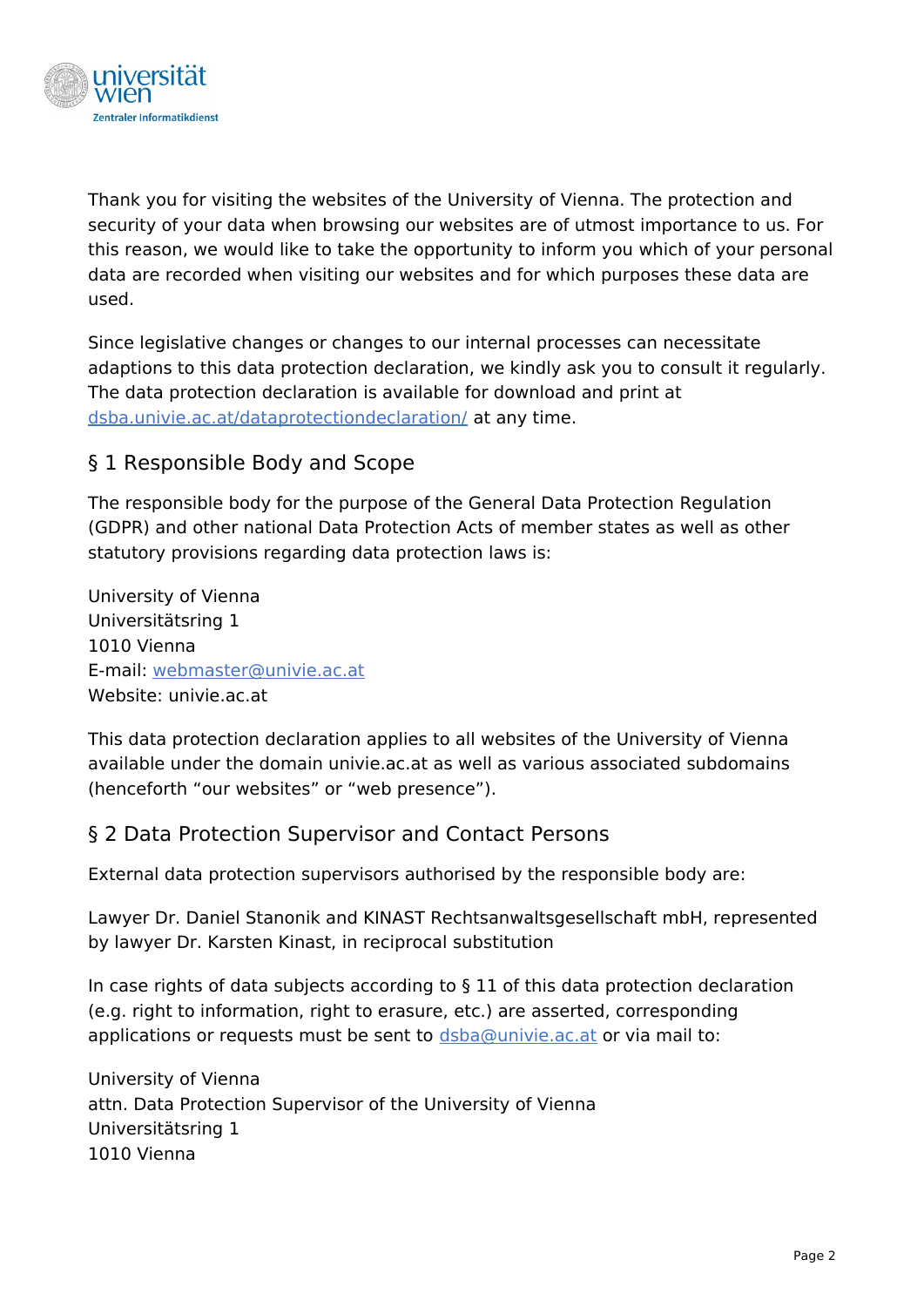

# <span id="page-2-3"></span>§ 3 What are Personal Data?

Personal data are particulars concerning personal or material characteristics of an identified or identifiable person (data subject). These include, for instance, information like your name, your address, your telephone number, your date of birth, and your email address. Information that cannot be linked to you personally (or only under disproportionate effort), such as anonymised information, do not count as personal data.

# <span id="page-2-2"></span>§ 4 General Remarks on Data Processing

## <span id="page-2-1"></span>a) Scope

As a basic principle, we only collect and use personal data of our users to the extent that is necessary for providing operational websites as well as our content and services. We use your personal data to provide information, products, and desired services offered by the University, to answer your questions and operate and improve our websites and applications.

We will only collect and use personal data of our users on the grounds of appropriate legal basis in compliance with the GDPR, e.g. with the user's consent. Further details regarding specific given declarations of consent can be found under § 5 of this data protection declaration under the respective processing operation.

There will be no other form of utilisation of your personal data. Your personal data will not be transferred to third parties and your data will not be utilised for promotional purposes without your consent, other than in the cases specified below, unless we are required to disclose any data pursuant to applicable law.

# <span id="page-2-0"></span>b) Legal Basis

Provided that we obtain a data subject's consent for processing operations of personal data, Article 6 para. 1 lit. a EU General Data Protection Regulation (GDPR) forms the legal basis for the processing of personal data. When processing personal data serves the performance of a contract whose contracting party is the data subject, Article 6 para. 1 lit. b GDPR serves as the legal basis. This also applies to processing operations that are necessary for implementing pre-contractual measures. As far as the processing of personal data serves the performance of a legal obligation to which the University of Vienna is subject, Article 6 para. 1 lit. c GDPR serves as the legal basis.

In case an interest that is essential for the life of the data subject or that of another natural person necessitates the processing of personal data, Article 6 para. 1 lit. d GDPR serves as the legal basis. Where the processing is necessary to safeguard a legitimate interest of the University of Vienna or a third party, and where the interests,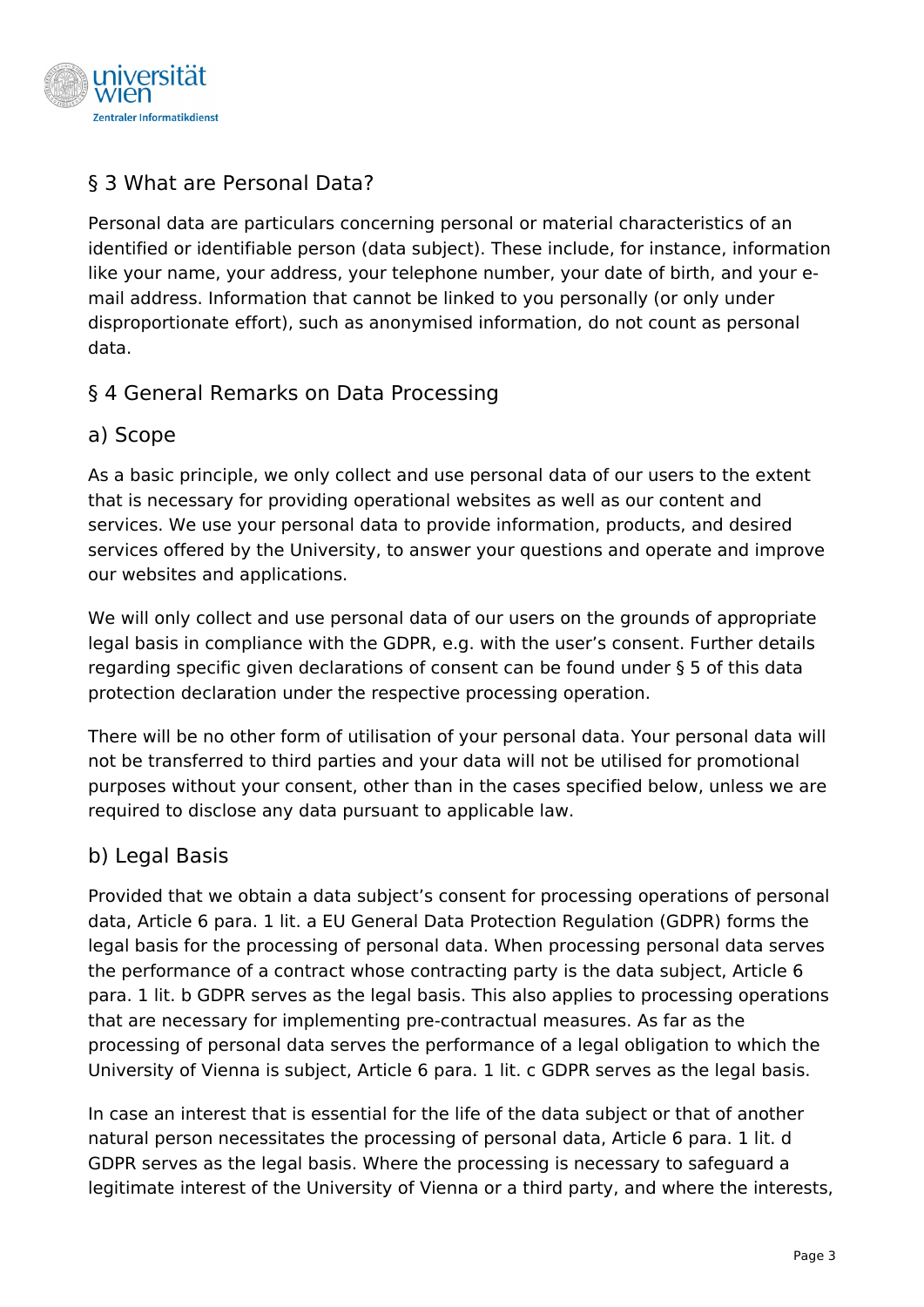

basic rights, and fundamental freedoms of the data subject do not outweigh the former interest, Article 6 para. 1 lit. f GDPR serves as legal basis for processing.

# <span id="page-3-2"></span>c) Data Erasure and Storage Period

Personal data of the data subject will be erased or blocked as soon as the purpose of storing ceases to exist. Furthermore, data may also be recorded if specified by the European or national legislative authority in Union law regulations, laws, or other rules to which the responsible body is subject. Data will also be subject to blocking or erasure when the storage period stipulated by one of the norms listed above expires, unless a necessity exists to further store those data for the purpose of the conclusion or execution of a contract.

## <span id="page-3-1"></span>§ 5 Transfer of personal data to third countries during professorial appointment procedures

During an appointment procedure, your personal data are transferred to external reviewers who may be located in third countries outside the European Union or the European Economic Area. These third countries may have a lower statutory level of data protection. However, we have to transfer your personal data to allow for a review of your documents. The processing of your personal data is based on article 6, para. 1, point c of the GDPR and section 2g of the Austrian Forschungsorganisationsgesetz (FOG, research organisation act). The transfer of your personal data is admissible in accordance with article 49, para. 1, points b and c of the GDPR as well as with article 49, para. 1, point d of the GDPR in conjunction with section 38a, para. 4 and section 2j (1), point b of the Austrian Forschungsorganisationsgesetz (FOG, research organisation act).

# <span id="page-3-0"></span>§ 6 Processing of photographs during events

We organise different events, such as lectures, conferences and similar events, also outside of regular teaching hours. During these events, we may take photographs or make video recordings of the event participants. We use and process these photographs/videos to present the event, offline and/or online (e.g. in magazines, on social media or on websites).

The legal basis for the data processing specified above is determined in article 6, para. 1, point f of the GDPR and section 12, para. 2 (4) of the 2018 Federal Act concerning the Protection of Personal Data. The processing of the data specified above is necessary for the presentation of the events. Therefore, it serves the purposes of the legitimate interests pursued by the University of Vienna.

The University of Vienna erases photographs and videos as soon as they are no longer required for a legitimate interest to present the relevant event. This may be the case,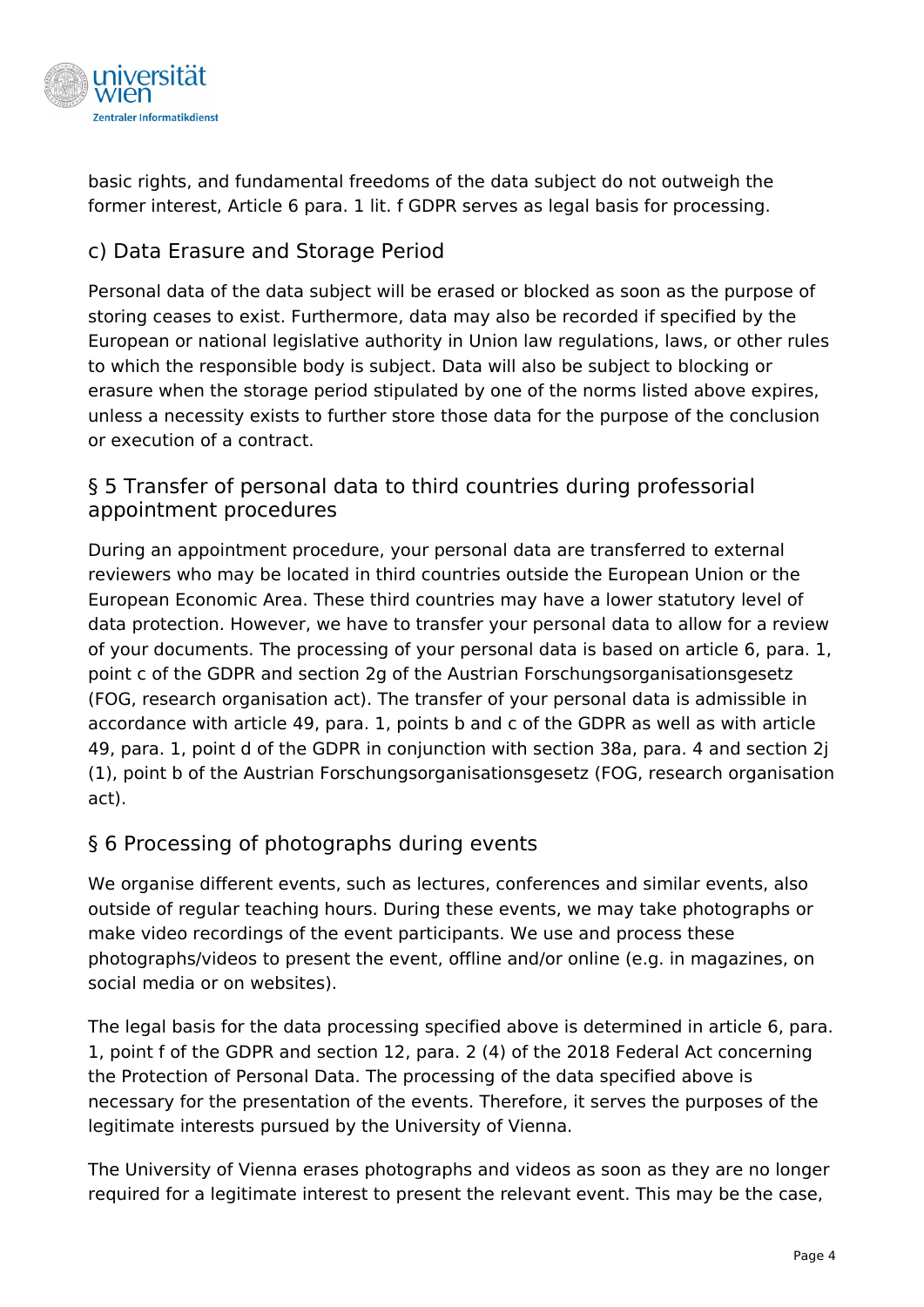

for example, if the University does not have to advertise the event any longer because there will be no follow-up event.

# <span id="page-4-1"></span>§ 7 Different Processing Operations

In case you wish to use services provided within our web presence, such as subscription to a newsletter or using the u:account etc., you are required to provide further data. For further details see the description of specific data processing operations below. In particular, personal data will be used as follows:

## <span id="page-4-0"></span>a) Registration/User Account

We offer our users the possibility to register for the u:account service (available at zid.univie.ac.at/uaccount/) on our websites given they provide certain personal data. The u:account is available to students and employees of the University of Vienna as well as persons approved by employees of the University of Vienna. Any necessary data are entered via an input mask and subsequently transferred to and stored by us. No data will be disclosed to third parties. The following data are collected during the registration process and will be erased after 30 days at the latest:

- IP address of the requesting computer
- Date and time of access
- Name and URL of the requested file
- Volume of data transmitted
- Message whether the request was successful
- Identification data of the accessing browser as well as operating system
- Website from which access was initiated

When you register for the u:account service, the following personal data are collected:

- Name  $(*)$
- $\bullet$  E-mail address  $(*)$
- Social security number
- Date of birth  $(+)$
- Gender

Mandatory fields are marked with (\*). Mandatory fields for prospective students are marked with (+). All data are provided by the person concerned on a voluntary basis upon registration.

Legal basis for the processing of these data in the case of students at the University of Vienna is Article 6 para. 1 lit. c GDPR, in the case of employees of the University of Vienna as well as persons approved by employees of the University of Vienna it is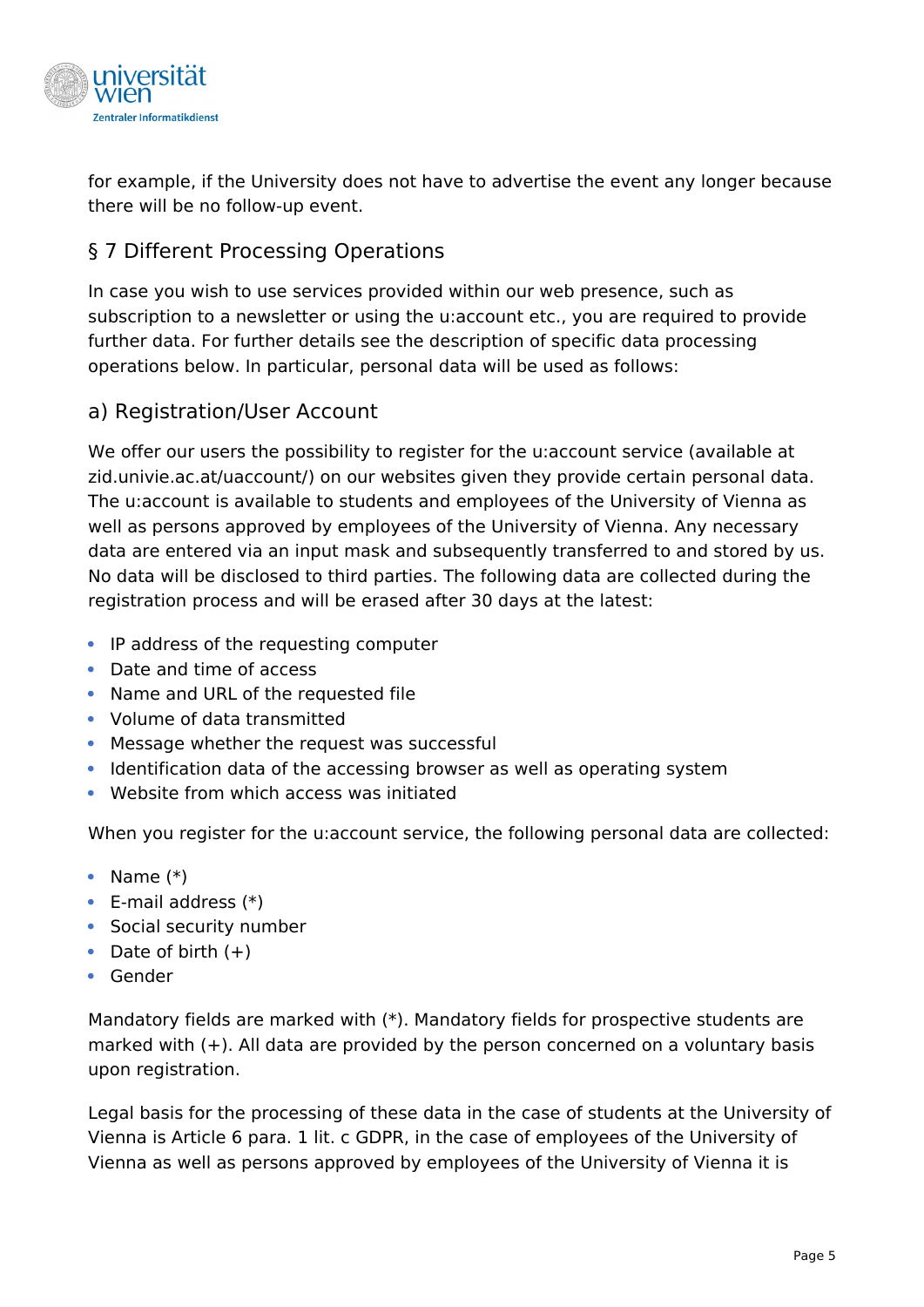

Article 6 para. 1 lit. b GDPR. For data that are provided voluntarily in the course of registration, Article 6 para. 1 lit. a GDPR constitutes the legal basis.

Registering the user is requisite for making certain contents and services of the University of Vienna available. Since the contents and services offered are changing constantly, a definitive list cannot be provided.

Use of the u:account is inseparably linked to the respective relationship (e.g. student, employee, contracting partner) to the University of Vienna and must be used accordingly. The relevant data are stored in compliance with § 53 Universities Act (UG), hence the u:account and its contents will be erased after the legal retention period in accordance with § 53 Universities Act has expired.

If data are necessary for the execution of a contract or of pre-contractual measures, early erasure of data is only possible to the extent that the erasure is not opposed by contractual or legal obligations.

# <span id="page-5-0"></span>b) Administration of Studying and Teaching

For the administration of studying and teaching, the University of Vienna is operating numerous applications that can be used after logging in with the u:acount (see § 5), for example admission to the University as well as registration for exams and courses. To operate these applications, personal data (such as name, address, date of birth, and student ID number) are collected, recorded, and processed. The following tables show the respective data processed and the corresponding legal basis for data processing.

The following abbreviations for laws and regulations are used:

- Universitätsgesetz 2002 (Universities Act 2002, subsequently "UG")
- Universitätsberechtigungsverordnung (University Entrance Qualification Decree, subsequently "UBVO")
- Verordnung des Bundesministers für Wissenschaft und Forschung über die Festlegung von Personengruppen bei der Zulassung zu ordentlichen Studien (Regulation of the Federal Minister for Science and Research on the specification of groups of persons for the admission to study programmes, subsequently: "PersGV 2014")
- Universitäts-Studienevidenzverordnung (University Studies Register Regulation 2004, subsequently "UNISteV")
- Studienbeitragsverordnung (Tuition Fee Regulation, subsequently "StubeiV")
- Allgemeines Verwaltungsverfahrensgesetz 1991 (General Administrative Procedures Act 1991, subsequently "AVG")
- Bildungsdokumentationsgesetz (Education Documentation Act, subsequently "BiDokG")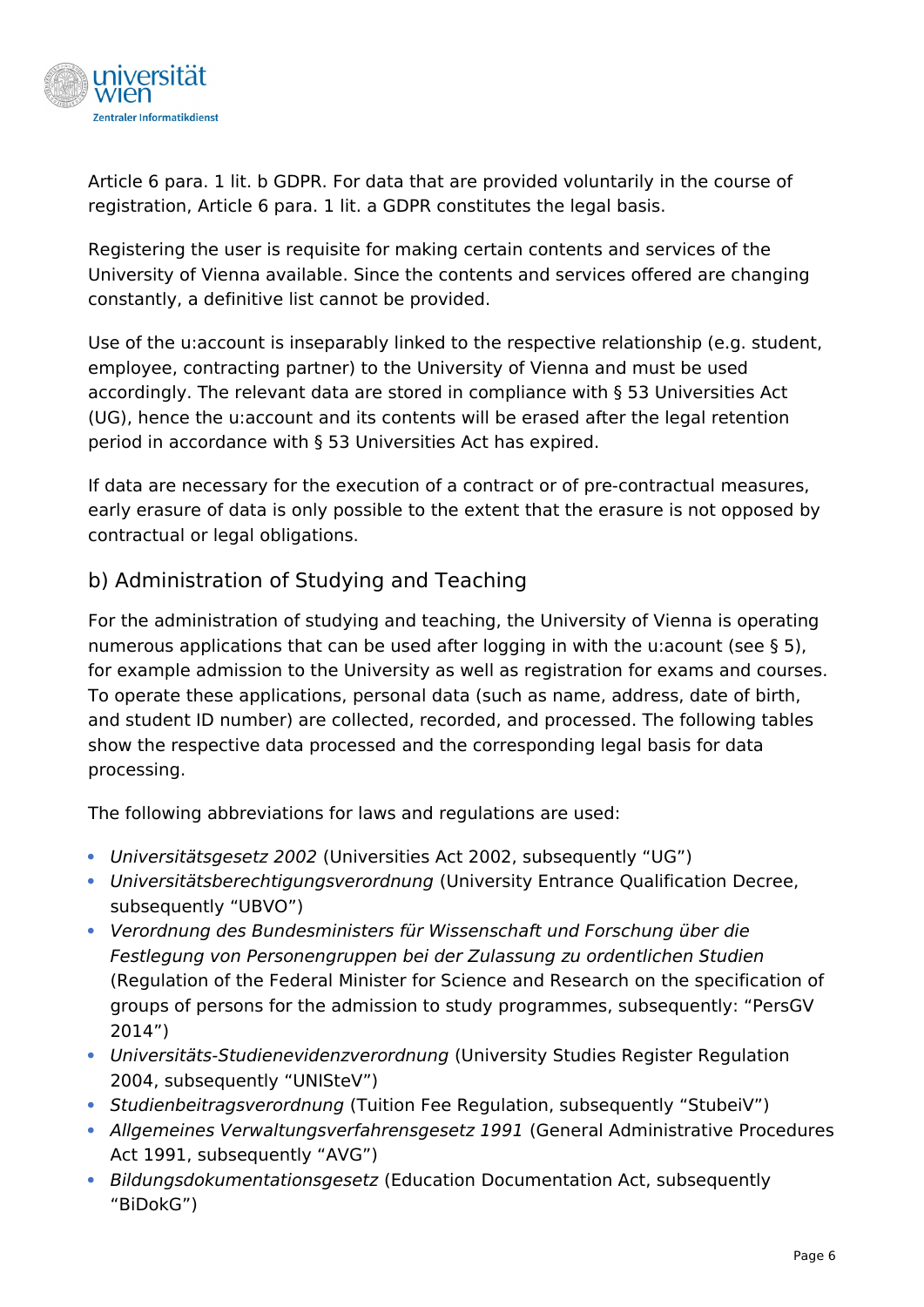

- Bildungsdokumentationsverordnung (Education Documentation Regulation, subsequently "BDokVO")
- Zustellgesetz (Service of Documents Act, subsequently "ZustellG")
- Studienförderungsgesetz (Student Support Act, subsequently "StudFG")
- Hochschülerinnen- und Hochschülerschaftsgesetz (Union of Students Act, subsequently "HSG")

According to Article 81c para. 1 of the Federal Constitution, the University has the right to enact regulations and statutes within the framework of existing legislation. In the administration of studying and teaching, the University acts in the exercise of its public power and enacted the following regulations in particular:

- Statutes of the University of Vienna, available in the University Gazette of the University of Vienna
- Regulations of the University of Vienna, published in the University Gazette of the University of Vienna in accordance with § 20 para. 6 UG, in particular:
	- o Regulations on the specification of admission periods and admission procedures (§§ 60ff UG)
	- o Regulation on the university entrance qualification examination (§ 64a UG)
	- o Regulations on the aptitude and application procedures to study programmes with special admission requirements
	- o Curricula for the constituted study programmes according to §§ 54FF UG
	- o Regulations on the recognition of examination results
	- o Regulations on the allocation of places in courses

In case an appeal of complaint is brought against the decisions of the University in matters of public affairs in accordance with the provisions under Article 129ff B-VG and the Administrative Jurisdiction Amending Law 2012, the University, in order to comply with the law, has the right and the duty to transfer required crucial personal data to the appropriate bodies. The University of Vienna shall be obligated to provide mutual assistance within its scope according to Article 22 B-VG.

For students enrolled in a jointly offered teacher education programme for secondarylevel general education in Vienna and Lower Austria, or for prospective students and new entrants, the University of Vienna collects and manages all data listed below and provides the data required for teaching and examination management to the partner institutions of the "Teaching Network North-East" in line with § 54c UG:

- Kirchliche Pädagogische Hochschule Wien/Krems (University College of Teacher Education of Christian Churches Vienna/Krems), Mayerweckstraße 1, 1210 Vienna
- Pädagogische Hochschule Niederösterreich (College of Teacher Education Lower Austria), Mühlgasse 67, 2500 Baden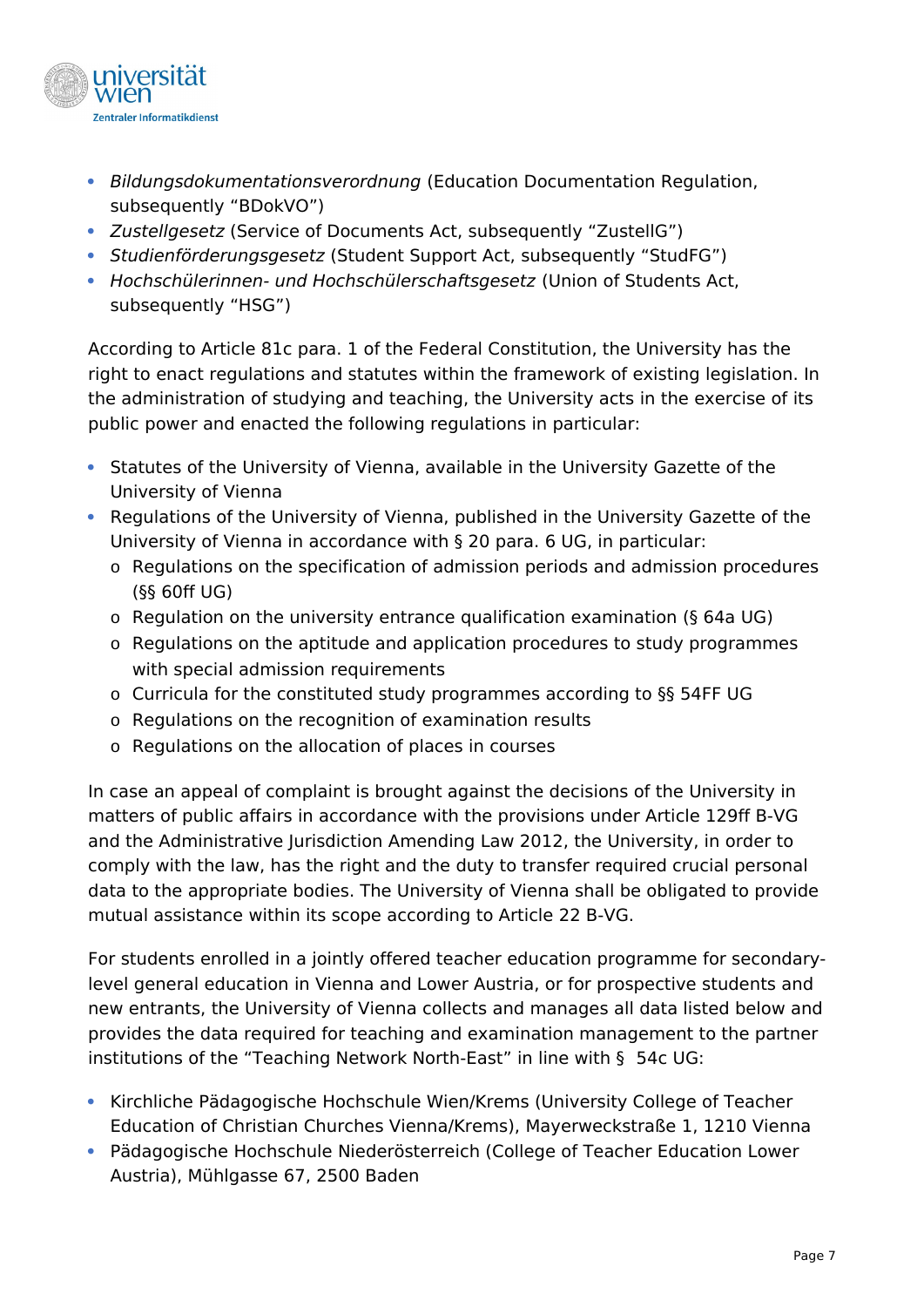

- Pädagogische Hochschule Wien (College of Teacher Education Vienna), Grenzackerstraße 18, 1100 Vienna
- Hochschule für Agrar- und Umweltpädagogik (University College for Agrarian and Environmental Pedagogy), Angermayergasse 1, 1130 Vienna

For students that follow other jointly offered programmes or joint study programmes, the corresponding co-operation agreement between partner institutions constitutes the legal basis of collecting, processing, and recording data.

If the listed data are transferred to third parties in the course of processing, these data will be transmitted to the following recipients:

| Data network of the Universities and Colleges of teacher education<br>according to § 7a BiDokG or Colleges of teacher education in the<br>teaching network "North-East" according to § 54c UG |  |
|-----------------------------------------------------------------------------------------------------------------------------------------------------------------------------------------------|--|
| <b>Statistics Austria</b>                                                                                                                                                                     |  |
| Bank of the University of Vienna                                                                                                                                                              |  |
| Recipient bank                                                                                                                                                                                |  |
| Austrian Students' Association and Students' Association of the<br>University of Vienna according to UG                                                                                       |  |

The second column shows the legal basis for processing of personal data. Due to their central role, these data categories together with the legal basis are presented in table form:

#### Master data

| Name                     | § 3 BiDokG, § 74 UG, §<br>53 UG, § 6, § 13, § 43<br><b>HSG</b> | 1, 5 |
|--------------------------|----------------------------------------------------------------|------|
| Student ID number        | § 3 BiDokG, § 74 UG, §<br>53 UG, § 6, § 13, § 43<br><b>HSG</b> | 1, 5 |
| u:account information    | university-internal rule,<br>see Service above                 |      |
| u:account e-mail address | university-internal rule,<br>§ 6, § 13, § 43 HSG               | 1, 5 |

#### Other personal data

| Bereichsspezifisches Personenkennzeichen<br>(domain-specific personal identifier; bPK) | UNISTEV, § 6, § 13, § 43<br>∣ HSG |  |
|----------------------------------------------------------------------------------------|-----------------------------------|--|
|----------------------------------------------------------------------------------------|-----------------------------------|--|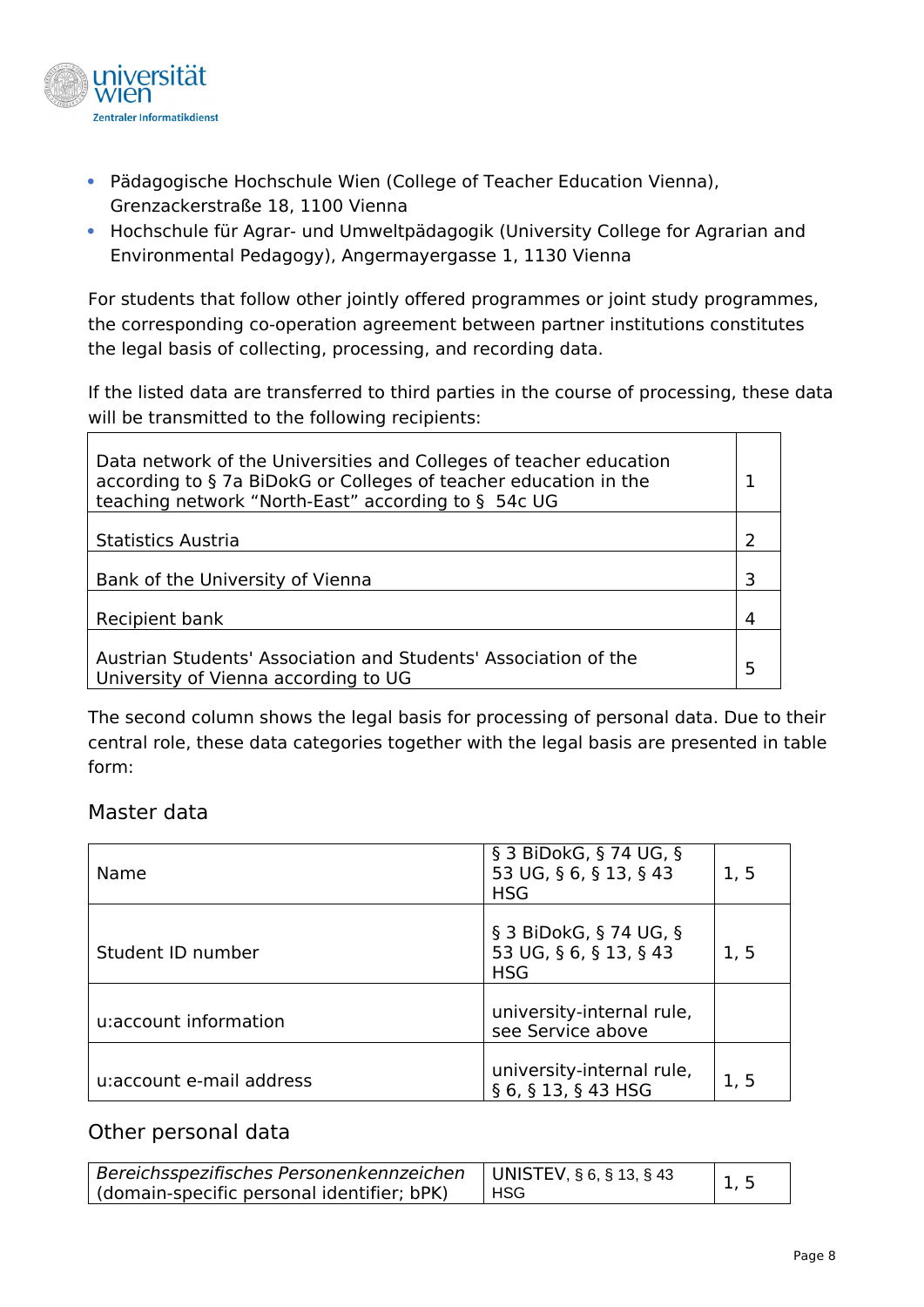

| Bildungsevidenzkennzahl (education<br>evidence index; BEKZ)                                                                 | § 43 para. 6 Union of<br>Students Act 2014       | 1              |
|-----------------------------------------------------------------------------------------------------------------------------|--------------------------------------------------|----------------|
| Social security number/alternative identifier                                                                               | § 8 BDokVO, § 6, § 13, §<br>43 HSG               | 1, 5           |
| Awarded/other academic degrees                                                                                              | § 3 BiDokG                                       | $\mathbf 1$    |
| Date of birth                                                                                                               | § 3 BiDokG, § 53 UG, § 6,<br>$§$ 13,<br>§ 43 HSG | 1              |
| Gender                                                                                                                      | § 3 BiDokG, § 74 UG, § 6,<br>§ 13, § 43 HSG      | 1, 5           |
| Nationality<br>Certificate of citizenship                                                                                   | § 3 BiDokG, § 6, § 13, §<br>43 HSG               | 1, 5           |
| Bank details (for tuition fee reimbursement<br>or merit scholarships)                                                       | Consent                                          | 3, 4           |
| Certificate of registration                                                                                                 | § 3 BiDokG                                       |                |
| Information on parents' level of education<br>and occupation                                                                | § 9 BiDokG                                       | $\overline{2}$ |
| Information on own occupational activities                                                                                  | § 9 BiDokG                                       | $\overline{2}$ |
| Approval for alternative examination<br>method                                                                              | § 59 (1) Z 12 UG                                 |                |
| Medical certificate of a functional<br>impairment for the purpose of alternative<br>examination methods (without diagnosis) | § 59 (1) Z 12 UG                                 |                |

# Contact details

| Mailing address/home address                                                                               | § 3 BiDokG, §§ 1ff<br>ZustellG, § 6, § 13, § 43<br><b>HSG</b> | 1, 5                                 |
|------------------------------------------------------------------------------------------------------------|---------------------------------------------------------------|--------------------------------------|
| Other contact details (e-mail address,<br>telephone number, fax number)                                    | Consent                                                       | (u:accou<br>nt<br>e-mail<br>address) |
| Mailing data for official decisions and<br>notices (mailing data, incoming and<br>outgoing correspondence) | §§ 1ff ZustellG                                               |                                      |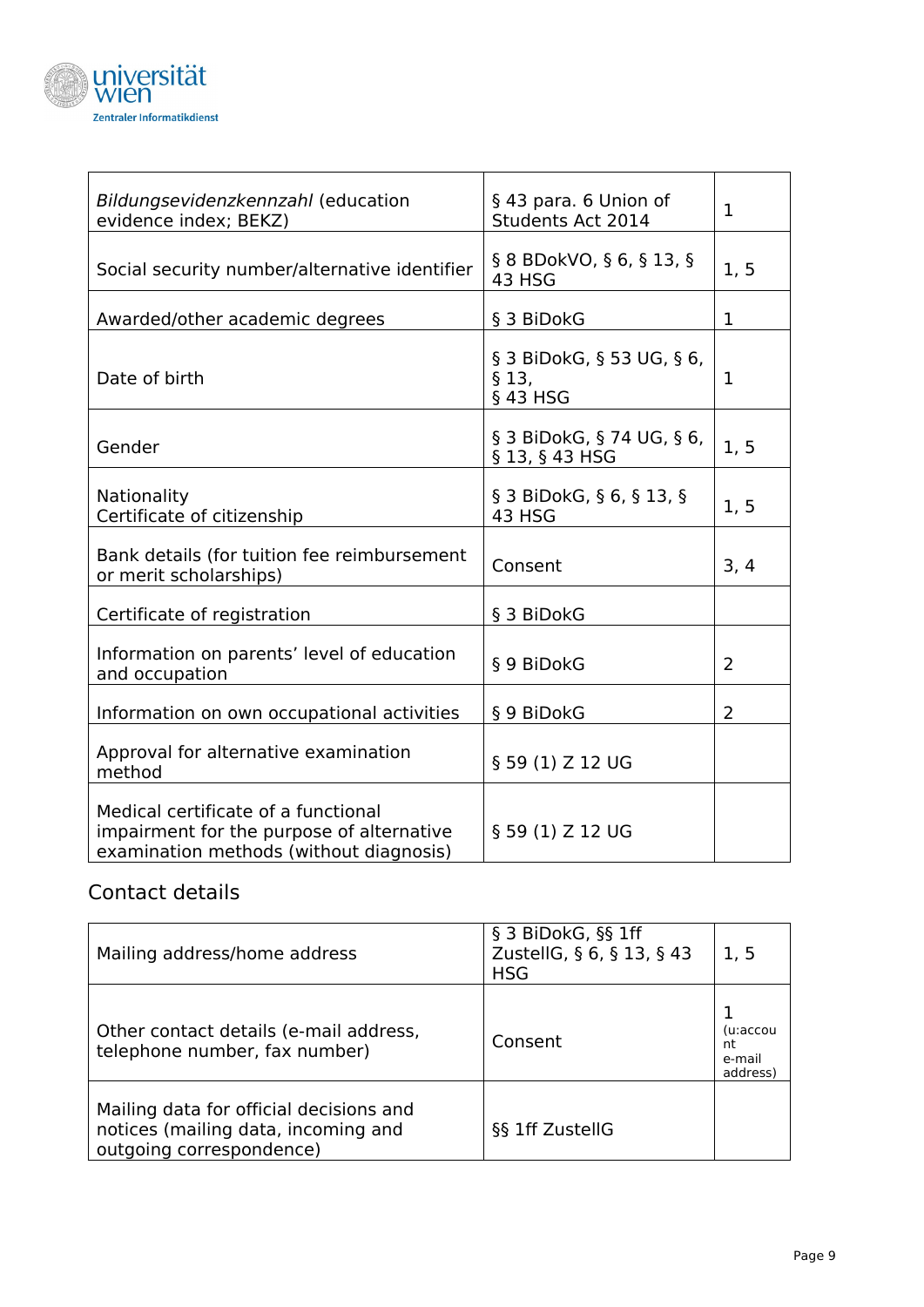

#### Study programme data per study programme that is or was subject to admission

| Degree programme code                                                                                             | § 3 BiDokG, § 74 UG, § 6,<br>$§$ 13,<br>§ 43 HSG | 1, 5         |
|-------------------------------------------------------------------------------------------------------------------|--------------------------------------------------|--------------|
| Version of curriculum per study programme                                                                         | § 3 BiDokG, § 74 UG                              |              |
| Date of entry                                                                                                     | § 3 BiDokG                                       | 1            |
| Study programme term per study<br>programme                                                                       | § 8 StudienevidenzV                              | 1            |
| Re-enrolment per semester and study<br>programme and status of admission                                          | § 62 UG, § 3 BiDokG, § 6,<br>§ 13,<br>§ 43 HSG   | 1, 5         |
| Number of admitted and re-enrolled<br>semesters per study programme                                               | § 3 BiDokG                                       | 1            |
| Date of examinations that complete a study<br>programme/degree programme                                          | § 68 UG, § 71 UG, § 53<br>UG                     | $\mathbf{1}$ |
| Reason for termination per case                                                                                   | § 68 UG, § 71 UG                                 |              |
| Successful graduation                                                                                             | § 68 UG, § 71 UG, § 53<br>UG                     | 1            |
| Initial admission date at the University of<br>Vienna/<br>Date of last leaving of University                      | §§ 63ff UG                                       |              |
| Leave of absence semesters, start and end<br>dates for leave of absence from studying                             | § 67 UG                                          | 1            |
| Proof of reason given for leave of absence<br>according to law and statutes per<br>application                    | § 67 UG                                          |              |
| Programme duration in semesters                                                                                   | § 9 UNISteV                                      | 1            |
| Academic progress as measured by<br>completed academic achievements<br>according to the curriculum                | § 74 UG                                          |              |
| Date of every transcript of records print-out                                                                     | § 74 UG                                          |              |
| Completed hours per week per semester<br>and ECTS per student, study programme,<br>degree programme, and semester | § 74 UG, § 53 UG                                 | 1            |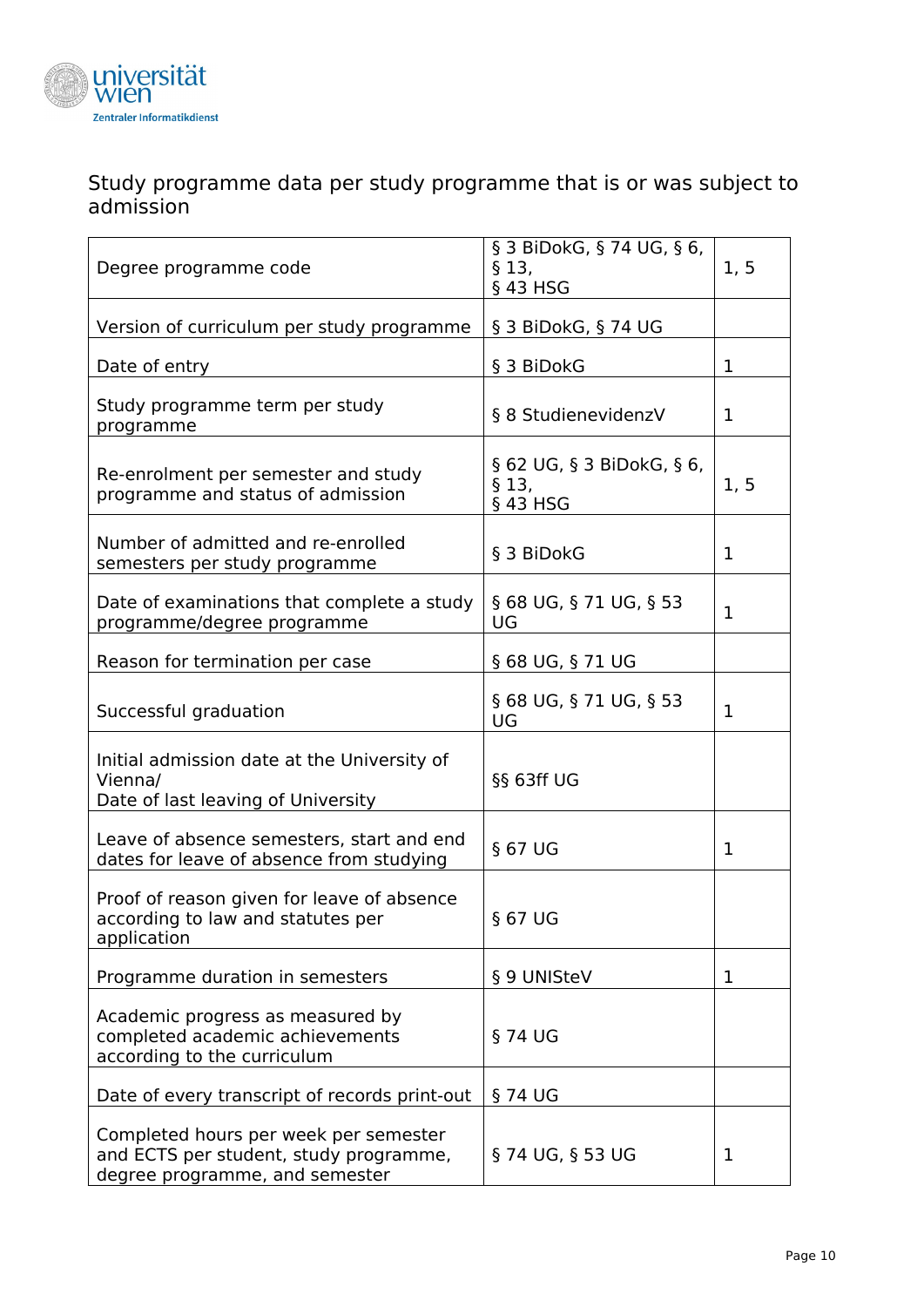

| Passed hours per week per semester and<br>ECTS per student, study programme,<br>degree programme, and semester | § 74 UG, § 53 UG |  |
|----------------------------------------------------------------------------------------------------------------|------------------|--|
| Number of admission semesters per<br>student, study programme, term, and<br>degree programme                   | § 3 BiDokG       |  |
| Application data for merit and support<br>grants                                                               | § 1 StudFG       |  |

# **Credentials**

| Registration system data for<br>courses/examinations;<br>Title of the course/examination;<br>Preference data such as ranking of courses<br>according to priority or assigned points;<br>Allocation/waiting list/time of registration<br>and deregistration | Regulations on the<br>allocation of places in<br>courses |  |
|------------------------------------------------------------------------------------------------------------------------------------------------------------------------------------------------------------------------------------------------------------|----------------------------------------------------------|--|
| Name of the respective teachers/examiners                                                                                                                                                                                                                  | § 74 UG, § 53 UG                                         |  |

# Examination data

| Data for examination attempts (date,<br>identifier/<br>description of performance range, teacher,<br>examiner, grade, data of the minutes of the<br>examination, date of registration);<br>date of deregistration (if applicable);<br>Data of recognitions of examinations<br>(application dates, processing dates);<br>Data concerning the performance at<br>application/<br>selection procedure | §§ 60ff UG, § 74 UG, § 53<br>UG,<br>§79 UG |
|---------------------------------------------------------------------------------------------------------------------------------------------------------------------------------------------------------------------------------------------------------------------------------------------------------------------------------------------------------------------------------------------------|--------------------------------------------|
| Recognised academic achievement (incl.<br>proof of performed achievement at another<br>educational institution or study<br>programme)                                                                                                                                                                                                                                                             | § 78 UG                                    |
| Date of revocation/non-assessment of an<br>achievement                                                                                                                                                                                                                                                                                                                                            | § 73 UG                                    |
| Date of annulment of an assessment                                                                                                                                                                                                                                                                                                                                                                | § 73 UG                                    |
| Failing to take an exam despite active<br>registration incl. duration of the ban to<br>register for the course                                                                                                                                                                                                                                                                                    | Statutes of the<br>University of Vienna    |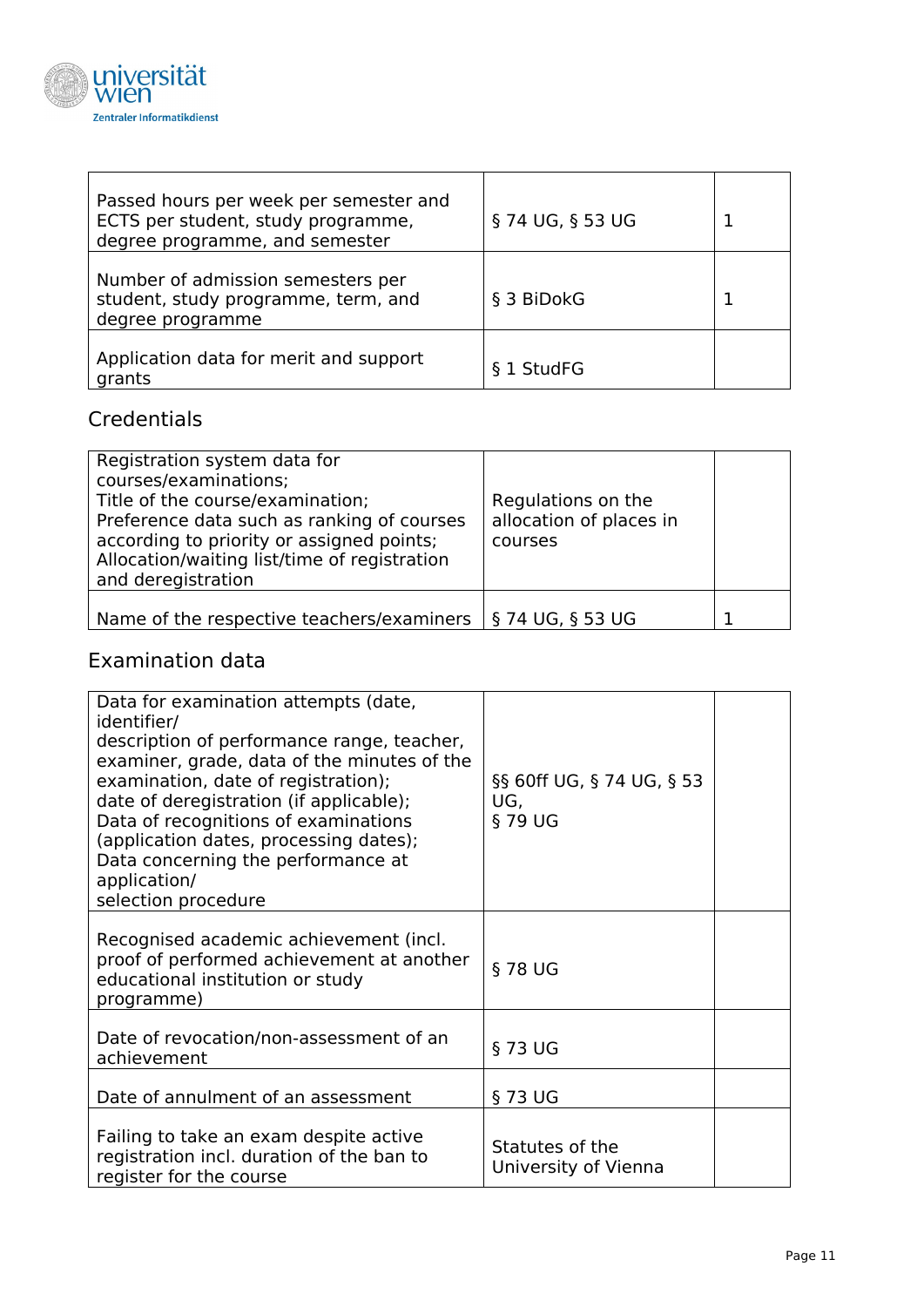

| ECTS/hours per week per semester                                                                                                                                                                                        | § 3 BiDokG, § 53 UG                                                                                            | 1 |
|-------------------------------------------------------------------------------------------------------------------------------------------------------------------------------------------------------------------------|----------------------------------------------------------------------------------------------------------------|---|
| Name of course lecturer                                                                                                                                                                                                 | § 3 BiDokG, § 53 UG                                                                                            |   |
| Assignment to the module of the curriculum                                                                                                                                                                              | Statutes of the<br>University of Vienna in<br>conjunction with the<br>curricula of the<br>University of Vienna | 1 |
| Documentation for the annulment of an<br>assessment, especially in case of<br>registrations under false pretences or if<br>results or a plagiarism check of written<br>assignments were obtained by fraudulent<br>means | § 73 UG                                                                                                        |   |

# Academic papers

| Type of academic paper                                                                                                                                                                                                                                              | §§ 80ff UG, § 53 UG |  |
|---------------------------------------------------------------------------------------------------------------------------------------------------------------------------------------------------------------------------------------------------------------------|---------------------|--|
| Information on the academic paper (topic of<br>the academic paper,<br>subject-related/organisational classification<br>information on the topic of the academic<br>paper, description of the academic paper,<br>language in which the academic paper is<br>written) | §§ 80ff UG, § 53 UG |  |
| Status of the academic paper incl. status<br>history                                                                                                                                                                                                                | §§ 80ff UG          |  |
| Evaluation of the academic paper                                                                                                                                                                                                                                    | §§ 80ff UG, § 53 UG |  |
| Results of the plagiarism check                                                                                                                                                                                                                                     | §§ 80ff UG          |  |
| Assessment (grades, confirmation of course<br>participation, overall grade)                                                                                                                                                                                         | §§ 80ff UG, § 53 UG |  |
| Date of the dispatch of an academic paper<br>to the university library/library of the<br>academic discipline/<br><b>Austrian National Library</b>                                                                                                                   | § 86 UG             |  |
| Exclusion of the academic paper from being<br>used in the library incl. a justification and<br>duration of the ban                                                                                                                                                  | § 86 UG             |  |
| Documentation to ensure compliance with<br>the principles of good scientific practice<br>(especially concerning the obtainment of                                                                                                                                   | § 73 UG             |  |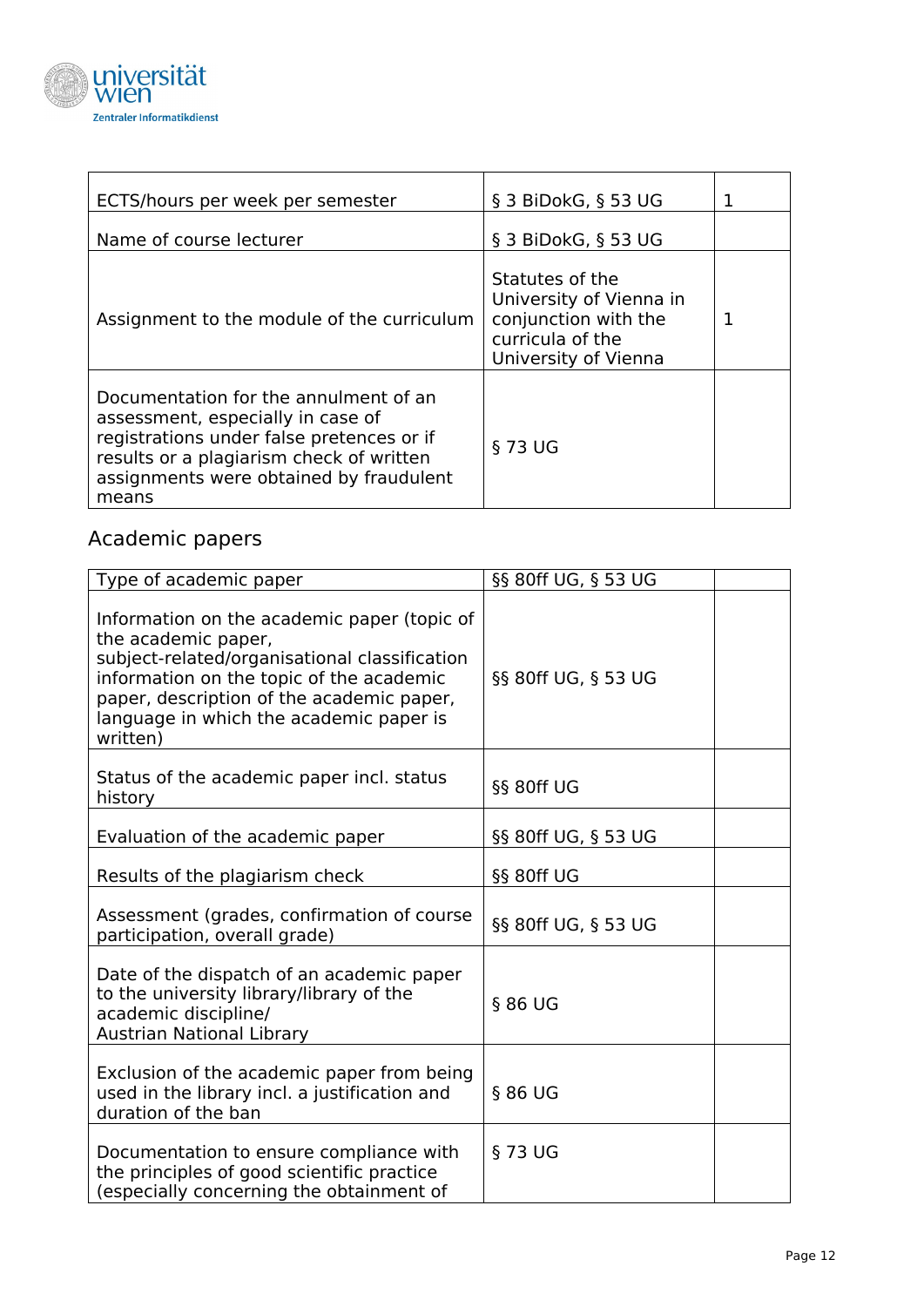

| academic achievements or a plagiarism |  |
|---------------------------------------|--|
| check by fraudulent means)            |  |

# Tuition fee data

| Tuition fee status per semester                                                                                                                                                                | §§ 91ff UG                                                    | $\mathbf{1}$ |
|------------------------------------------------------------------------------------------------------------------------------------------------------------------------------------------------|---------------------------------------------------------------|--------------|
| Information on the payment status of<br>tuition fees/<br>students' union fee (University, booking<br>date, time and type of payment)                                                           | §§ 91ff UG                                                    | 1            |
| Application for remission or reimbursement<br>of tuition fees incl. proof of the indicated<br>reason                                                                                           | §§ 91ff UG                                                    |              |
| Legal ground, start and end dates of the<br>claim for remission or reimbursement                                                                                                               | §§ 91ff UG                                                    | 1            |
| Payment status, tuition fee claim                                                                                                                                                              | Appendix $3$ to $\frac{6}{3}$ 7<br>para. 2<br>StudienevidenzV |              |
| Proof of equality with EU citizens                                                                                                                                                             | § 91 UG, PersGV 2014                                          |              |
| Booking date                                                                                                                                                                                   | Appendix $3$ to $\frac{6}{3}$ 7<br>para. 2<br>StudienevidenzV |              |
| Reimbursement data (semester, student ID<br>number, amount, person in charge of<br>recording via the portal of the Austrian<br>Federal Computing Centre (BRZ),<br>reimbursement employees)     | § 92 UG                                                       | 1            |
| Remission with binding force $(=$ defined<br>reasons for granting remission according to<br>the interface documentation), student ID<br>number, semester, number of semesters in<br>the future | § 92 UG                                                       | 1            |
| Information on the payment of the fee to<br>cover costs for the participation in<br>application and aptitude procedures<br>(University, booking date, time and type of<br>payment)             | Regulations on<br>application and aptitude<br>procedures      |              |

# Admission data

| Application for admission                   | $\sqrt{556}$ 60ff UG            |  |
|---------------------------------------------|---------------------------------|--|
| Application for admission to the university | $\vert$ § 64a UG, decree by the |  |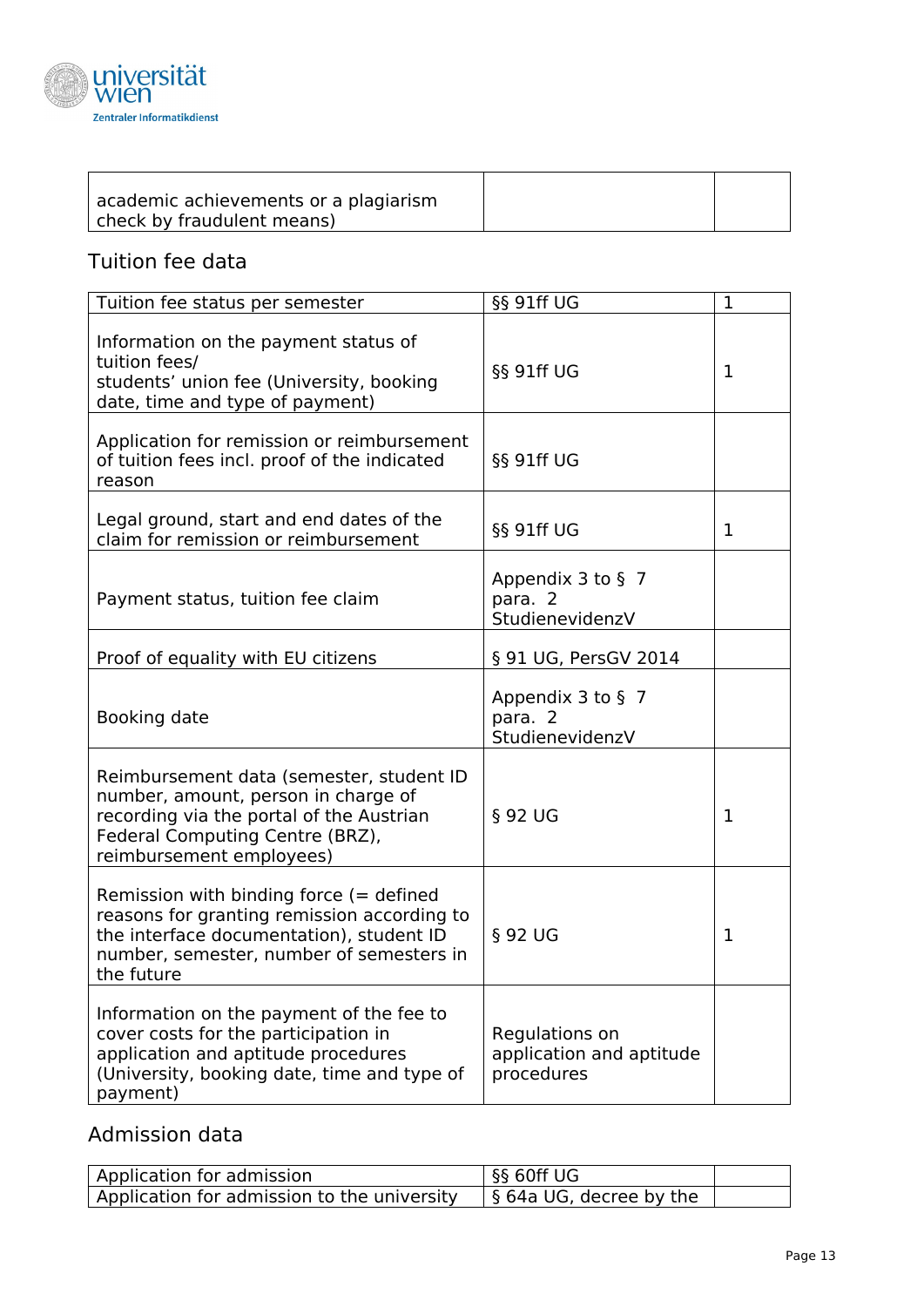

| entrance qualification examination incl.<br>certifications in the course of the filing for<br>application                                                                                                                                          | rectorate on the<br>university entrance<br>qualification<br>examination |   |
|----------------------------------------------------------------------------------------------------------------------------------------------------------------------------------------------------------------------------------------------------|-------------------------------------------------------------------------|---|
| University entrance qualification<br>examination data                                                                                                                                                                                              | UG                                                                      |   |
| Semester of admission                                                                                                                                                                                                                              | § 3 BiDokG                                                              | 1 |
| Date of admission and status of admission<br>per study programme                                                                                                                                                                                   | § 3 BiDokG                                                              | 1 |
| Prior education history:<br>Information on the type of<br>degree/nationality/<br>Name of the institution/date incl.<br>assessments                                                                                                                 | §§ 60ff UG                                                              |   |
| Additional/supplementary examination to<br>be taken                                                                                                                                                                                                | UBVO, § 3 BiDokG                                                        |   |
| Time limitation on admission                                                                                                                                                                                                                       | § 3 BiDokG                                                              |   |
| Decisions on (non-)/admission to certain<br>study programmes                                                                                                                                                                                       | § 3 BiDokG                                                              |   |
| History of the application for admission and<br>its handling                                                                                                                                                                                       | § 3 BiDokG, §§ 60ff UG                                                  |   |
| Copies of certificates that must be provided<br>in the course of the application for<br>admission                                                                                                                                                  | §§ 60ff UG                                                              |   |
| Proofs of required qualifications (non-<br>degree study programmes)                                                                                                                                                                                | §§ 60ff UG                                                              |   |
| Type of application (non-degree<br>programme student/co-registered student/<br>mobility programme), intended study<br>programme<br>Semester of intended admission, decisions<br>on (non-)/admission, incl. justification<br>Other application data | §§ 60ff UG                                                              |   |
| Information on education of parents,<br>information on own occupational activities                                                                                                                                                                 | § 9 BiDoKG                                                              | 2 |
| Information on the migration background<br>and first language of the parents and on<br>own migration background                                                                                                                                    | Consent                                                                 |   |
| Proof of general university entrance                                                                                                                                                                                                               | §§ 60ff UG                                                              |   |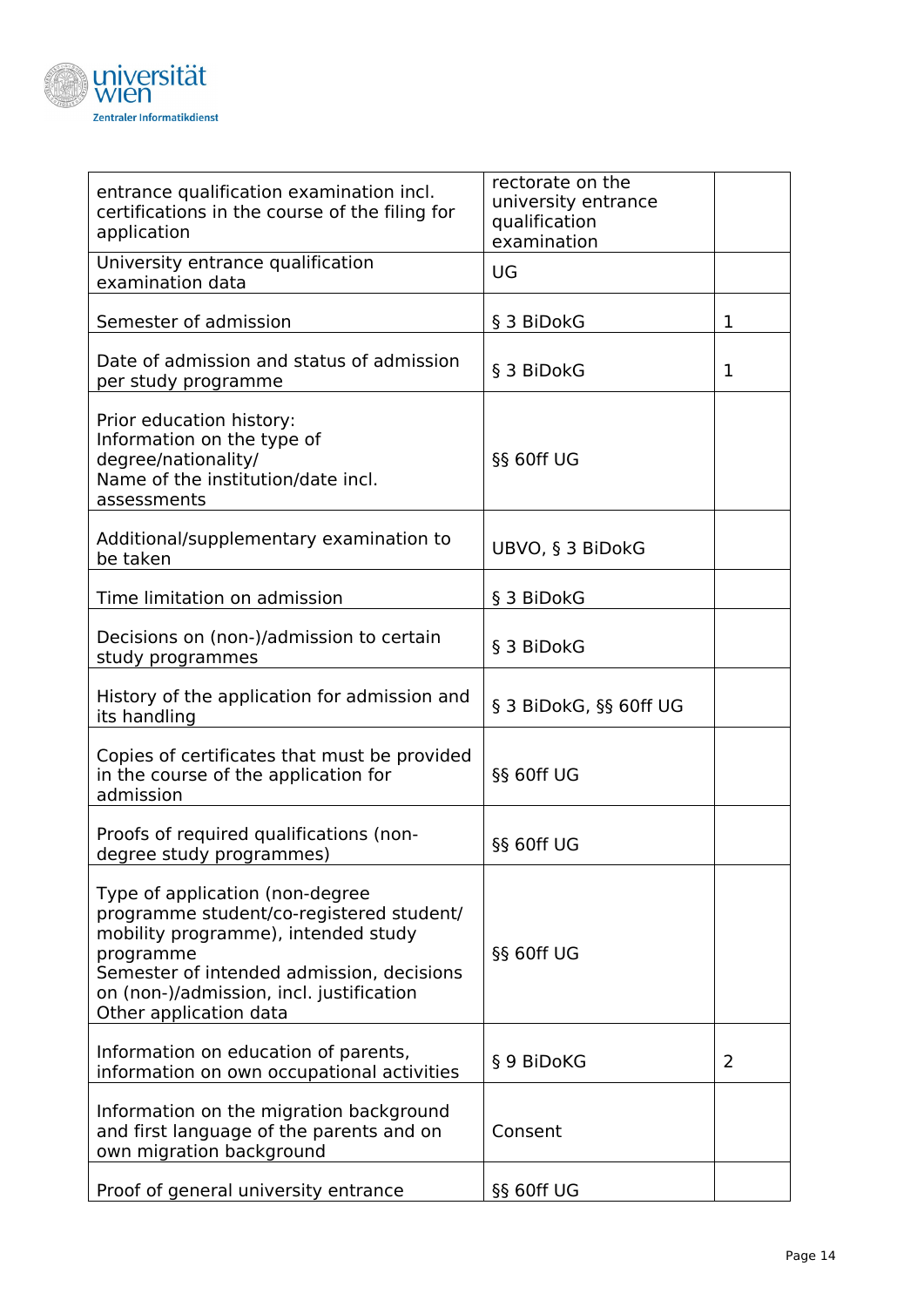

| qualification (secondary-school leaving<br>certificate, degree, university entrance<br>qualification examination certificate)                                                                                                                                                                                                                                                                                                                                            |                                                                           |
|--------------------------------------------------------------------------------------------------------------------------------------------------------------------------------------------------------------------------------------------------------------------------------------------------------------------------------------------------------------------------------------------------------------------------------------------------------------------------|---------------------------------------------------------------------------|
| Proof of belonging to the PersGV 2014. In<br>particular:                                                                                                                                                                                                                                                                                                                                                                                                                 |                                                                           |
| Diplomatic status, foreign journalist,<br>abstract of social security information, and<br>certificate of registration: in a maintenance<br>relationship to one of these persons: Birth<br>certificate, marriage certificate, or other<br>proof<br>Eligibility for asylum, status of asylum<br>seeker, proof of subsidiary protection,<br>scholarship awarding, secondary-school<br>leaving certificate of an Austrian school<br>abroad, confirmation Visiting Master/PhD | § 65 UG in conjunction<br>with § 1 PersGV 2014                            |
| Proof of German language skills or<br>certificate of pre-studies programme                                                                                                                                                                                                                                                                                                                                                                                               | § 63 para. 1 Z 3 UG                                                       |
| Proof of English language skills                                                                                                                                                                                                                                                                                                                                                                                                                                         | § 63a UG in conjunction<br>with a decree by the<br>rectorate or curricula |
| <b>GRE</b> test certificate                                                                                                                                                                                                                                                                                                                                                                                                                                              | § 63a UG in conjunction<br>with a decree by the<br>rectorate or curricula |
| Proof of sporting aptitude                                                                                                                                                                                                                                                                                                                                                                                                                                               | § 63 para. 1 Z 5 UG                                                       |
| Curriculum vitae                                                                                                                                                                                                                                                                                                                                                                                                                                                         | § 63a UG in conjunction<br>with a decree by the<br>rectorate or curricula |
| Letter of motivation                                                                                                                                                                                                                                                                                                                                                                                                                                                     | § 63a UG in conjunction<br>with a decree by the<br>rectorate or curricula |
| Photograph                                                                                                                                                                                                                                                                                                                                                                                                                                                               | § 60 para. 4 UG                                                           |
| Proof of identity                                                                                                                                                                                                                                                                                                                                                                                                                                                        | § 13 AVG, § 43 AVG                                                        |
| Proof of place at University                                                                                                                                                                                                                                                                                                                                                                                                                                             | § 65 UG                                                                   |
| Disability ID                                                                                                                                                                                                                                                                                                                                                                                                                                                            | § 67 UG, § 92 UG                                                          |
| Residence title for tuition fee equality                                                                                                                                                                                                                                                                                                                                                                                                                                 | § 91 UG or PersGV 2014                                                    |
| Project proposal, description of the                                                                                                                                                                                                                                                                                                                                                                                                                                     | § 63a UG in conjunction                                                   |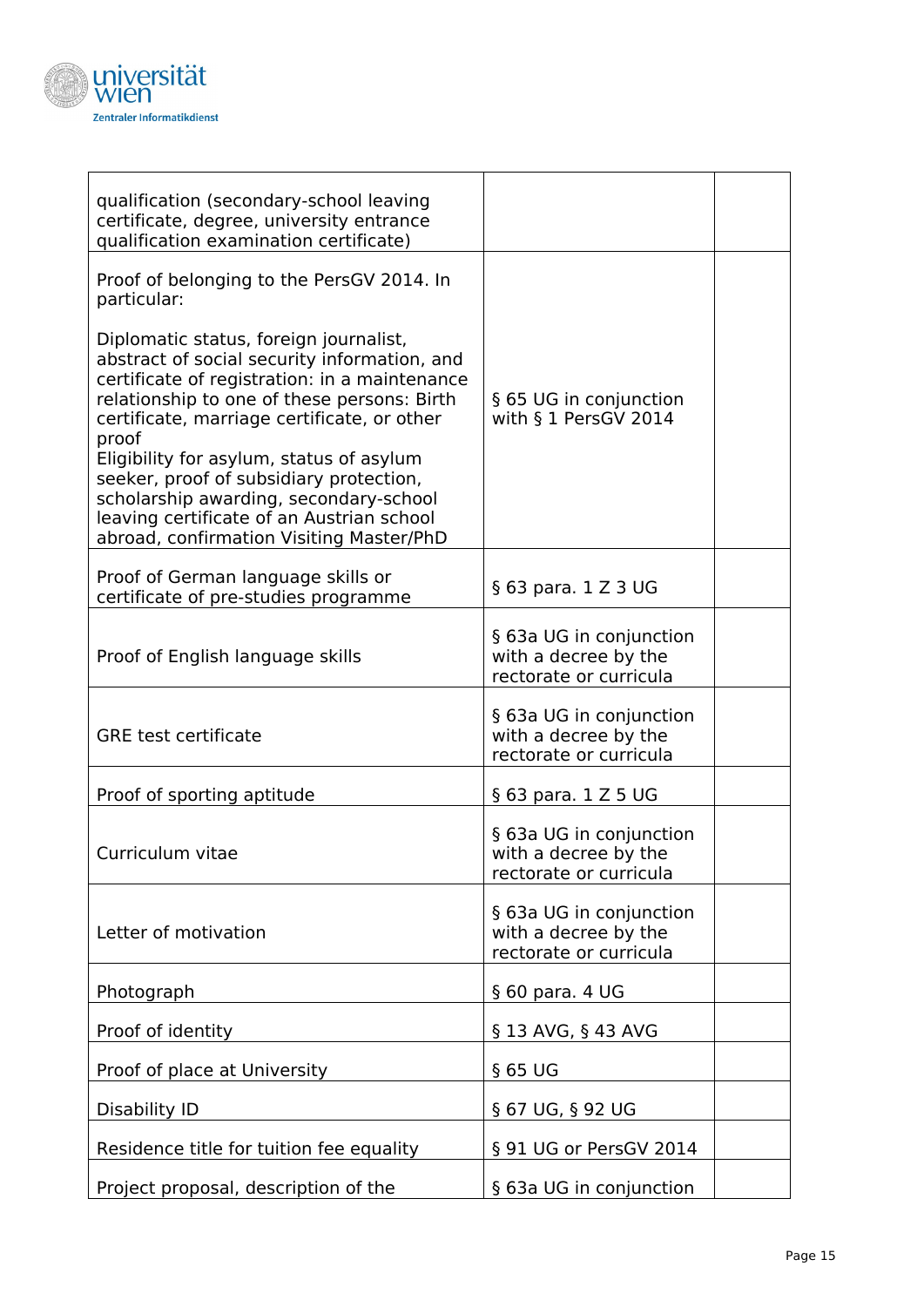

| intended doctoral project or the master's<br>thesis or exposé (information on the topic<br>and supervisor of the doctoral project or<br>the master's thesis)                                                                                                                                                            | with a decree by the<br>rectorate or curricula                                                                                                  |   |
|-------------------------------------------------------------------------------------------------------------------------------------------------------------------------------------------------------------------------------------------------------------------------------------------------------------------------|-------------------------------------------------------------------------------------------------------------------------------------------------|---|
| Confirmation of authenticity of the<br>graduation documents by the academic<br>examination office or by another expert                                                                                                                                                                                                  | § 60 para. 3a UG                                                                                                                                |   |
| Proof of impossibility to provide documents<br>in the admission procedure                                                                                                                                                                                                                                               | § 60 para. 3a UG                                                                                                                                |   |
| Type/date/country of prior education per<br>study programme                                                                                                                                                                                                                                                             | § 63 UG                                                                                                                                         | 1 |
| Admission procedure data (exception from<br>the procedure, registration confirmation for<br>other educational institution, graduation<br>information per step: payment and filing for<br>application, type and time of payment,<br>mandatory online self-assessment, test<br>participation, result, admission decision) | Regulations on<br>application and aptitude<br>procedures                                                                                        |   |
| u:card data (card number, photograph,<br>master data, amount of tuition fee claim,<br>type and time of payment)                                                                                                                                                                                                         | Decree by the rectorate<br>on the u:card for<br>students and<br>reimbursement of costs<br>for the issue of<br>duplicates of student ID<br>cards |   |

## Mobility data

| Participation in international mobility<br>(programme, country, semester) | S 3 BiDokG      |  |
|---------------------------------------------------------------------------|-----------------|--|
| Nomination of a foreign partner institution                               | § 63 para. 6 UG |  |

Legal basis for data processing is the correspondingly listed legal foundation in accordance with Article 6 para. 1 lit. c GDPR. If these data are transmitted, this transmission will also be executed on grounds of this legal basis. Legal basis for the processing of data where the user's consent has been obtained is Article 6 para. 1 lit. a GDPR.

Relevant data will be erased after legal retention periods have expired.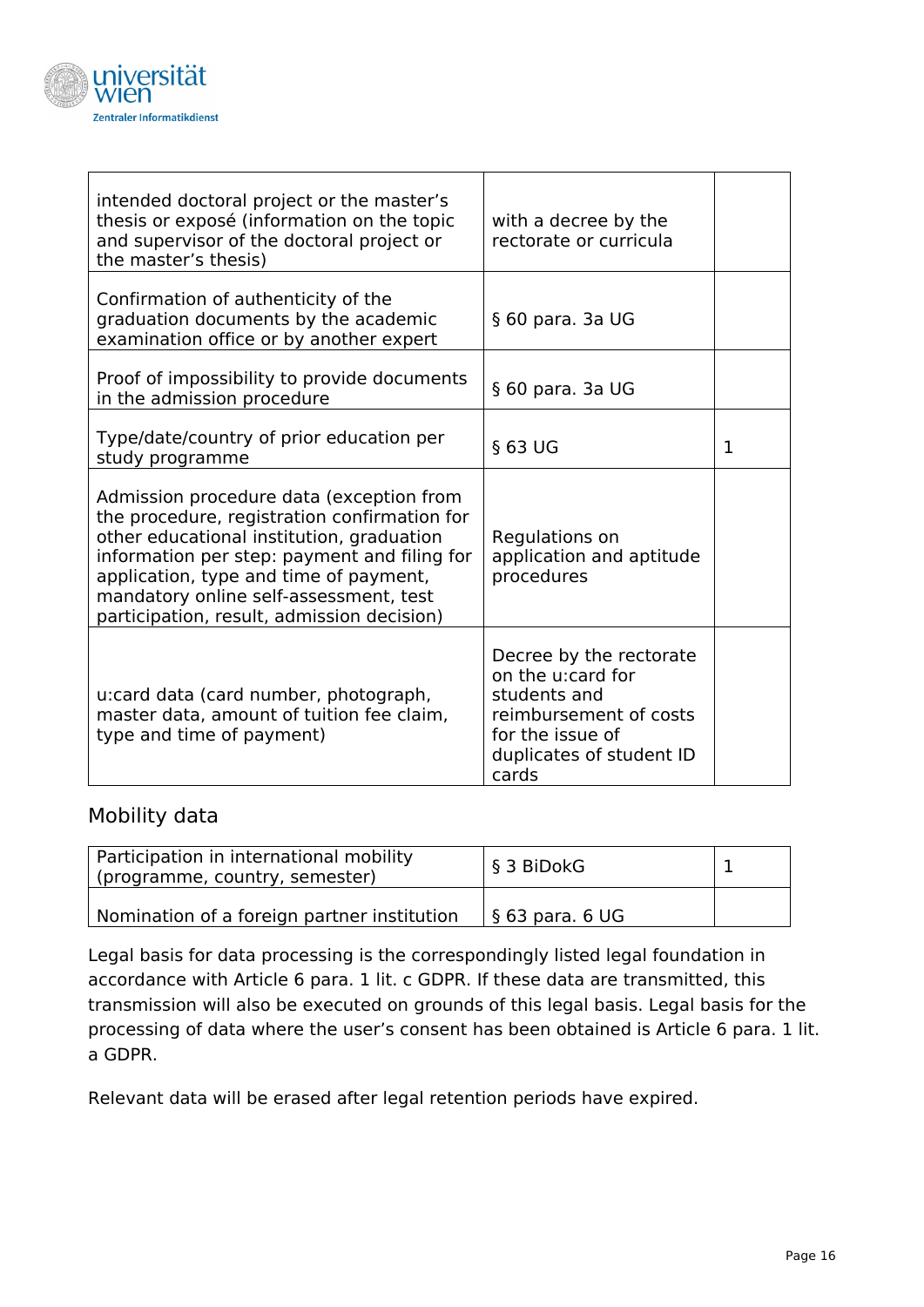

# <span id="page-16-1"></span>c) Providing websites and creating logfiles

With every visit to our websites, our system automatically records data and information of the computer system of the calling computer. The following data will be collected here:

- IP address of the requesting computer
- Date and time of access
- Name and URL of the requested file
- Volume of data transmitted
- Message whether the request was successful
- Identification data of the accessing browser as well as operating system
- Website from which access was initiated

The logfiles contain IP addresses or other data that allow for linking to a specific user. This could be the case, for instance, when the link to the website from which the user is accessing the website or the link to the website to which the user is switching contains personal data.

These data are also recorded in the logfiles of our system. These data are not stored together with other personal data of the user.

Legal basis for temporarily storing data and logfiles is Article 6 para. 1 lit. f GDPR.

Storage in the logfiles is necessary to ensure the operability of the website. Furthermore, these data help us optimise the website and guarantee security of our information technology systems. We do not analyse any data for marketing purposes.

These purposes also define our legitimate interest in data processing in accordance with Article 6 para. 1 lit. f GDPR.

Data will be erased as soon as their collection no longer serves the fulfilment of their purpose, at the latest after 30 days. Collection of these data for the provision of the website is essential for operating the website. The user does not have the possibility to object.

#### <span id="page-16-0"></span>d) Online shops of the University of Vienna (purchase of goods)

We offer our users the possibility to order goods via our websites, for example under ushop.univie.ac.at/merchandising/, given they provide certain personal data. These data are entered via an input mask and subsequently transferred to and recorded by us. The following data are collected during the order process:

- Name
- Address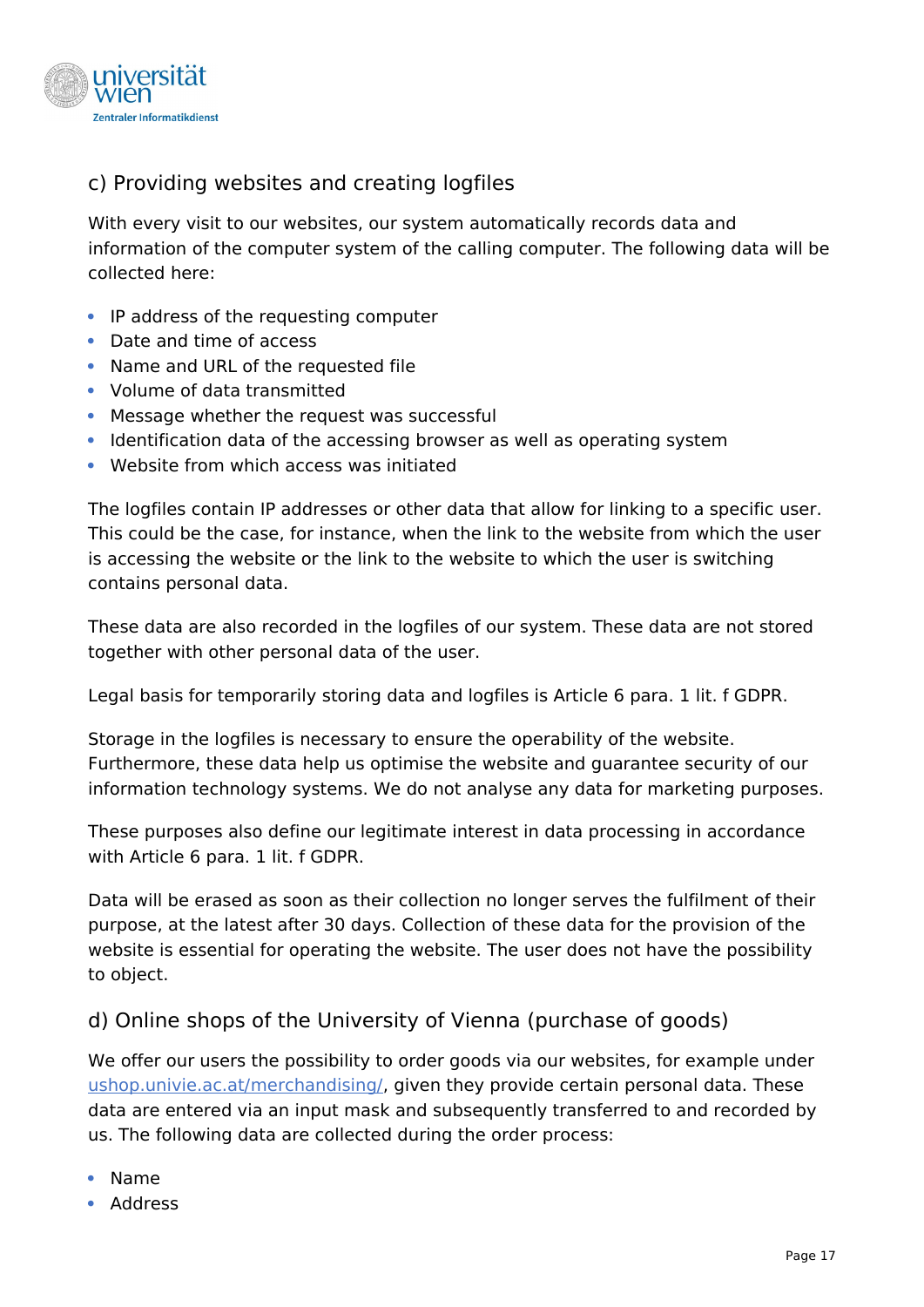

- Delivery address
- Company
- E-mail address
- Student ID number
- User name
- Password
- Bank details
- Credit card or other financial information
- Data concerning transactions or orders

Your data will be disclosed to the shipping company in charge of the delivery as far as this is necessary for the delivery of goods. For the handling of payments, we transfer your payment data to the financial institution in charge of the payment. These companies may only use your data for handling the order and not for any other purposes.

We use the data you disclose in the course of purchasing goods without your separate consent solely for the fulfilment and handling of your order.

When the processing of personal data serves the performance of a contract whose contracting party is the data subject, article 6 para. 1lit. b GDPR serves as the legal basis.

Once performance of the contract and payment of the purchase price are completed, your data will be erased after legal retention periods have expired, provided that you did not explicitly consent to further use of your data.

#### <span id="page-17-0"></span>e) Newsletter of the University of Vienna

It is possible to subscribe to newsletters on our websites that are free of charge. When subscribing to the respective newsletter, the data entered into the input mask are transmitted to us. To register for our e-mail newsletter service, next to your consent we minimally require your e-mail address to which the newsletter should be sent. The disclosure of any possible further information is optional; this information is used to address you personally and to personalise the contents of the newsletter as well as to clarify queries concerning your e-mail address. It is entirely up to you whether you wish to disclose these data or not. Without this information, however, we are not able to send our newsletters to you.

Furthermore, the following data are collected upon registration and erased after 30 days:

- IP address of the requesting computer
- Date and time of access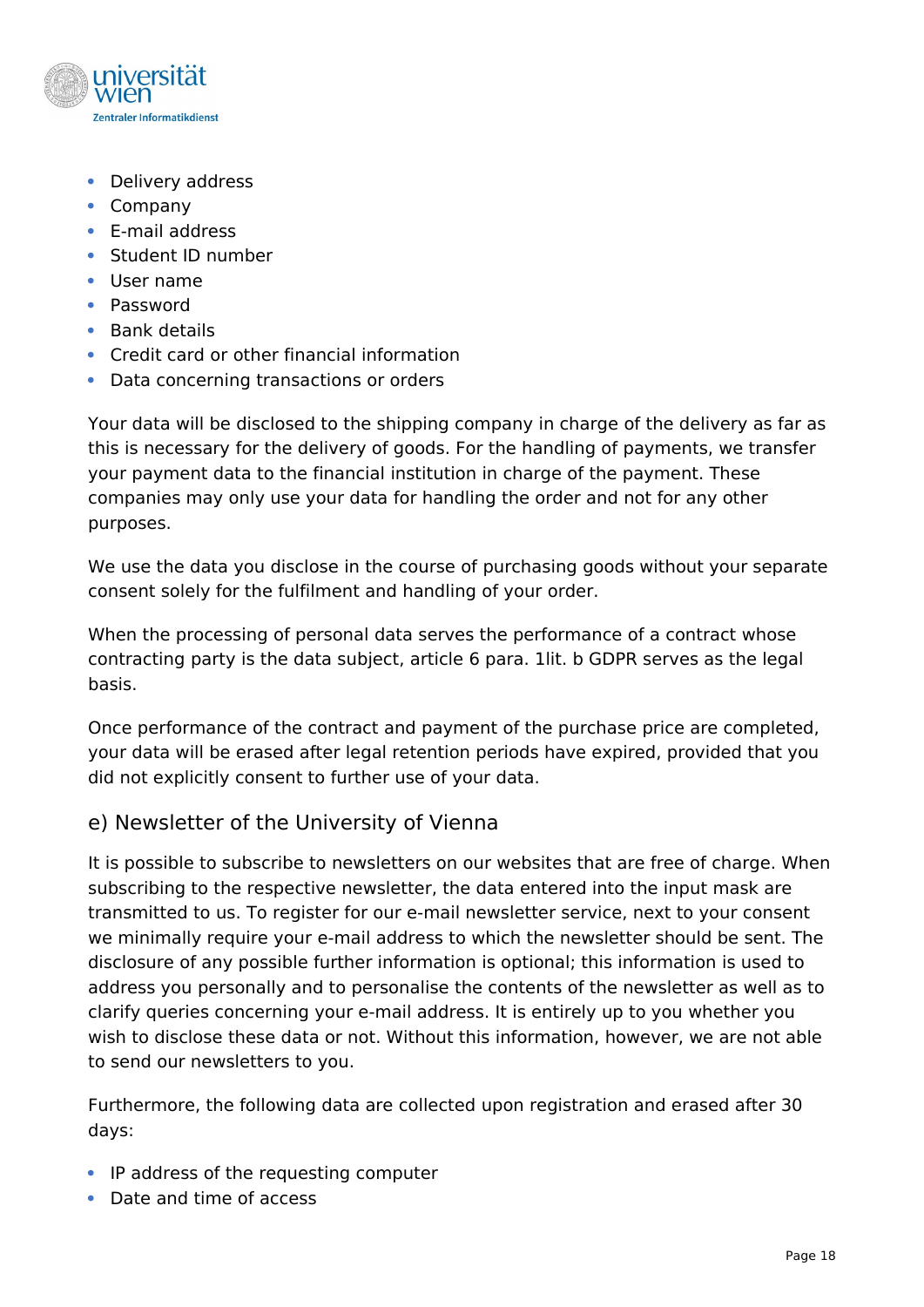

- Name and URL of the requested file
- Volume of data transmitted
- Message whether the request was successful
- Identification data of the accessing browser as well as operating system
- Website from which access was initiated

If you purchase goods via our website, provide your e-mail address and furthermore consent to receiving direct advertising, this e-mail address can subsequently be used for sending a newsletter.

The processing of personal data is based on the following given consent according to Article 6 para. 1 lit. a GDPR:

I consent that the University of Vienna collects, records, and processes my personal data for the purpose of sending a newsletter. My data will be erased as soon as the purpose of processing is fulfilled and provided that this is not opposed by any other legal retention period. I hereby declare that this consent is given voluntarily. I have been informed that I can withdraw my consent at any time with future effect without adverse consequences. I can address my withdrawal of consent to [dsba@univie.ac.at.](mailto:dsba@univie.ac.at) In the case of my withdrawal, my data will be erased by the University of Vienna and possible data processors.

For sending the newsletter, we use a so-called double opt-in procedure, i.e. we will only send you the newsletter once you have confirmed your registration via a link provided in the confirmation e-mail sent to you for this purpose. With this, we want to guarantee that only you as the owner of the given e-mail address can subscribe to the newsletter. Your confirmation regarding this matter must follow promptly upon receiving the confirmation e-mail since otherwise your newsletter registration is erased automatically from our database.

Collecting the user's e-mail address serves the purpose of delivering the respective newsletter.

When registering for the respective newsletter, your e-mail address will be used for our own (marketing) purposes until you deregister from the newsletter.

Other personal data collected in the course of the registration process are used to prevent abuse of services or the used e-mail address.

Data will be erased as soon as their collection no longer serves the fulfilment of their purpose, Accordingly, the user's e-mail address will be stored as long as the subscription to the respective newsletter is active.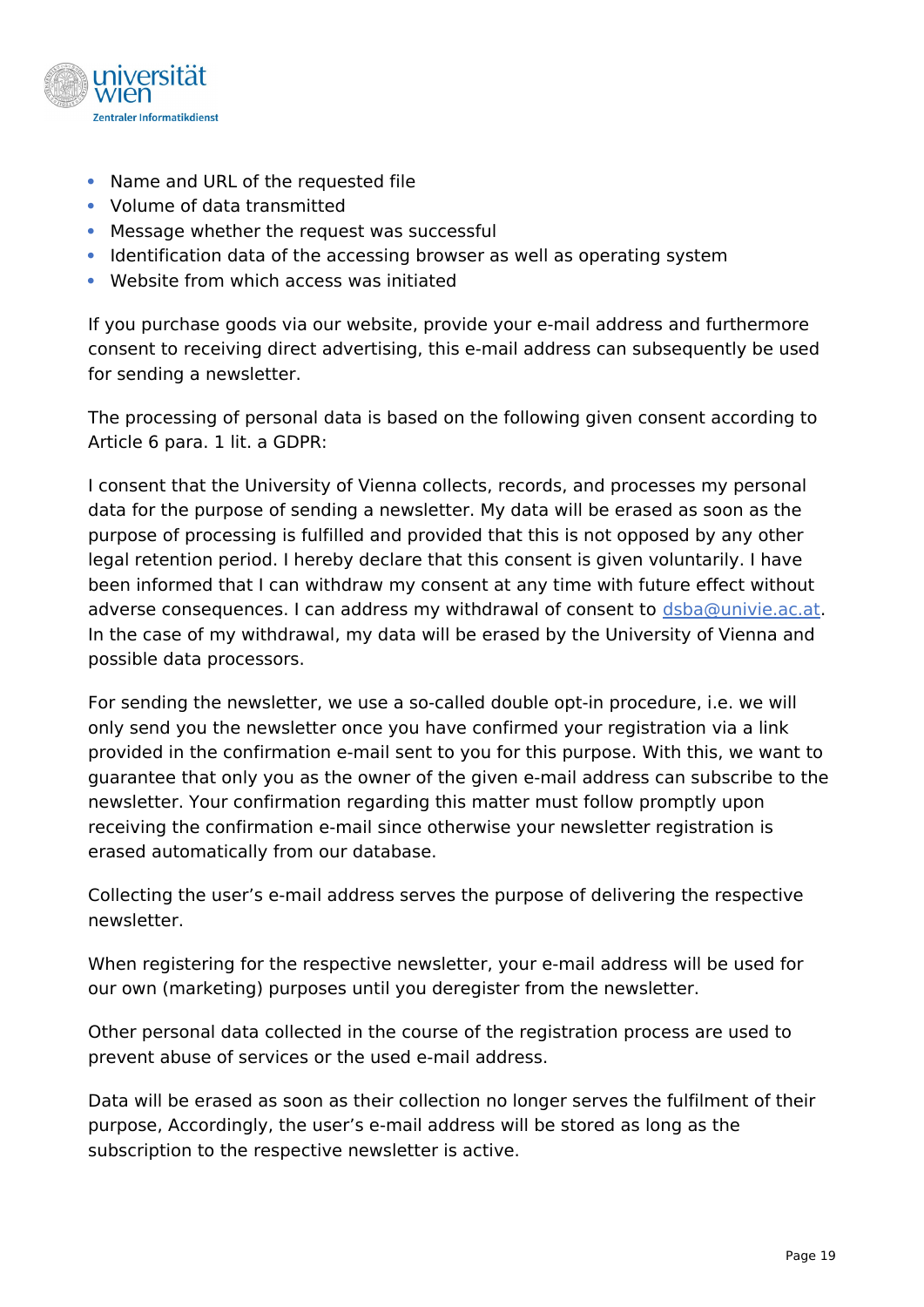

Other personal data collected in the course of the registration process are erased after 30 days as a rule.

In connection with data processing for sending newsletters, no data will be disclosed to third parties. Data will be used strictly for sending the respective newsletter.

## <span id="page-19-0"></span>f) University Wiki

Employees and students of the University of Vienna as well as persons from outside the University can use the university-wide Wiki for jointly working on projects. You require an active student or employee u:account, or an active extended u:account for external persons to log in.

For the purpose of operating the University's Wiki based on the standard software Confluence produced by Atlassian, the University of Vienna processes the following categories of personal data. The designation of the relevant SAML2 attribute for the ACOnet Identity Federation is specified in brackets:

- unique userID (subjectId or eduPersonPrincipalName)
- name (displayName)
- e-mail address (mail)
- Status group at the home organisation (eduPersonScopedAffiliation)

Users can create a personal profile in the University's Wiki on a voluntary basis. In their profile, they can enter some of the following data, change them at any time and delete them on their own:

- their photo used as a profile picture
- phone number
- Instant Messager ID
- link to their personal website
- position within their organisation
- unit within their organisation
- place / address.

Employees can create, edit and comment on content on the platform. The platform stores metadata related to this content (creator, time stamp of changes made).

In accordance with article 6, para. 1a of the GDPR, the user's consent given when creating a user account on a voluntary basis provides the legal foundation for the processing activity.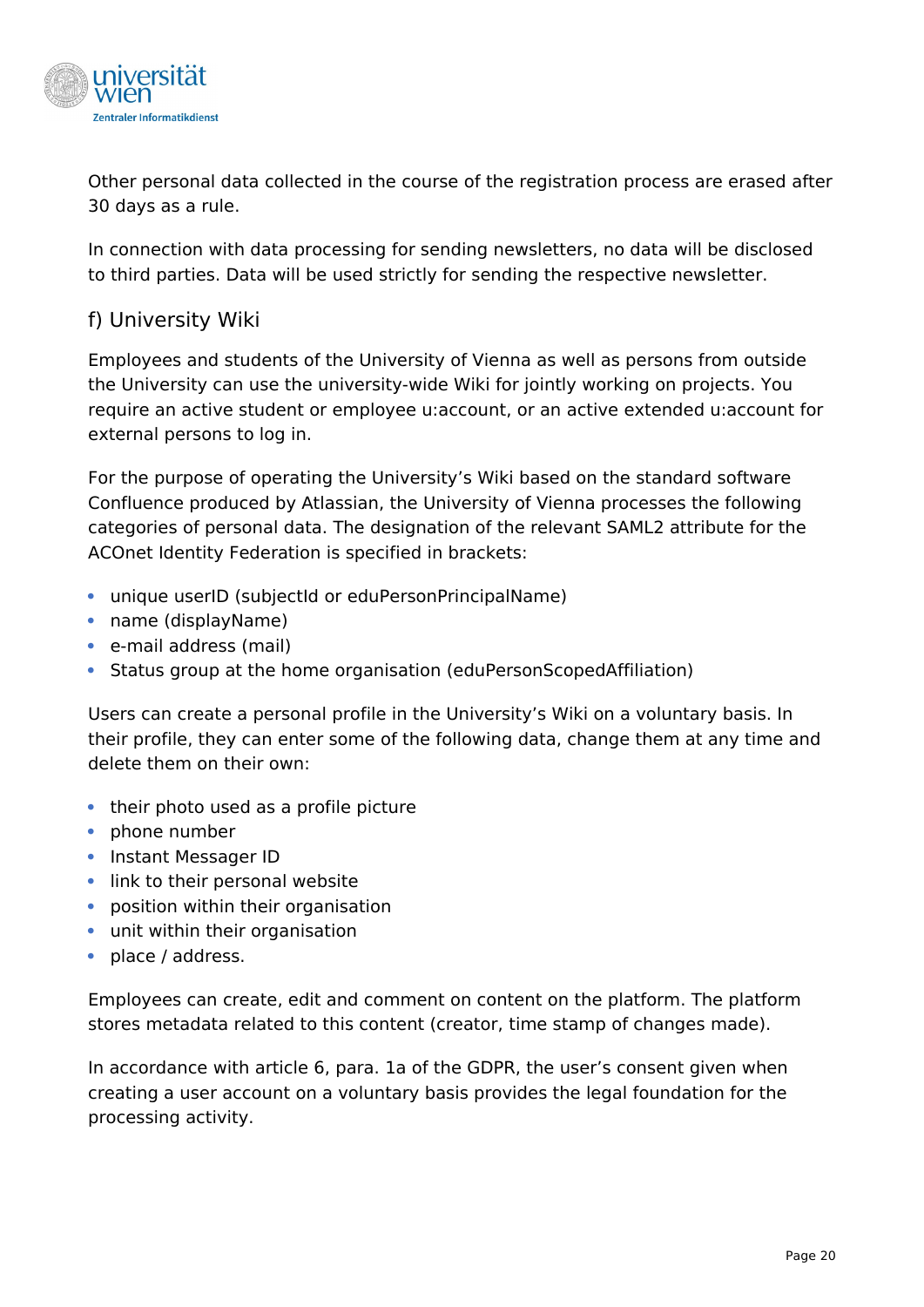

Depending on the permissions granted, data stored on the University's Wiki may also be transferred to the following services offered by the software manufacturer Atlassian and operated by the University of Vienna for the integration of applications:

- **Service Desk**
- lira Software
- Bitbucket (a tool produced by the software manufacturer Atlassian to exchange program code based on the system git between partner universities).

In addition, members of other educational institutions who also use the University of Vienna's Wiki and contribute to it (project or cooperation partners) can access the personal data stored on the University's Wiki.

## <span id="page-20-0"></span>g) Mailings by the University of Vienna

In connection with the use of offers and services of the University of Vienna, mailings may be sent that do not require active consent of the data subject and therefore do not constitute newsletters according to § 5.e) of this data protection declaration.

In any case, the e-mail address will be processed as personal data for such mailings. Other personal data are processed according to type and legal basis of the mailing.

(Pre-)contractual measures

For mailings that are required in connection with the execution of contractual or precontractual measures, Article 6 para. 1 lit. b GDPR constitutes the legal basis.

Provided personal data are not subject to other legal retention periods, they will be erased as soon as the purpose of data processing is fulfilled.

Once performance of the contract and payment of the purchase price are completed, your data will be blocked for further use and erased after retention periods related to fiscal and corporate law have expired, provided that you did not explicitly consent to the further use of your data.

#### Overriding legitimate interest of the University of Vienna

Where the mailing is necessary to safeguard a legitimate interest of the University of Vienna or a third party, and where the interests, basic rights, and fundamental freedoms of the data subject do not outweigh the former interest, Article 6 para. 1 lit. f GDPR serves as legal basis for processing.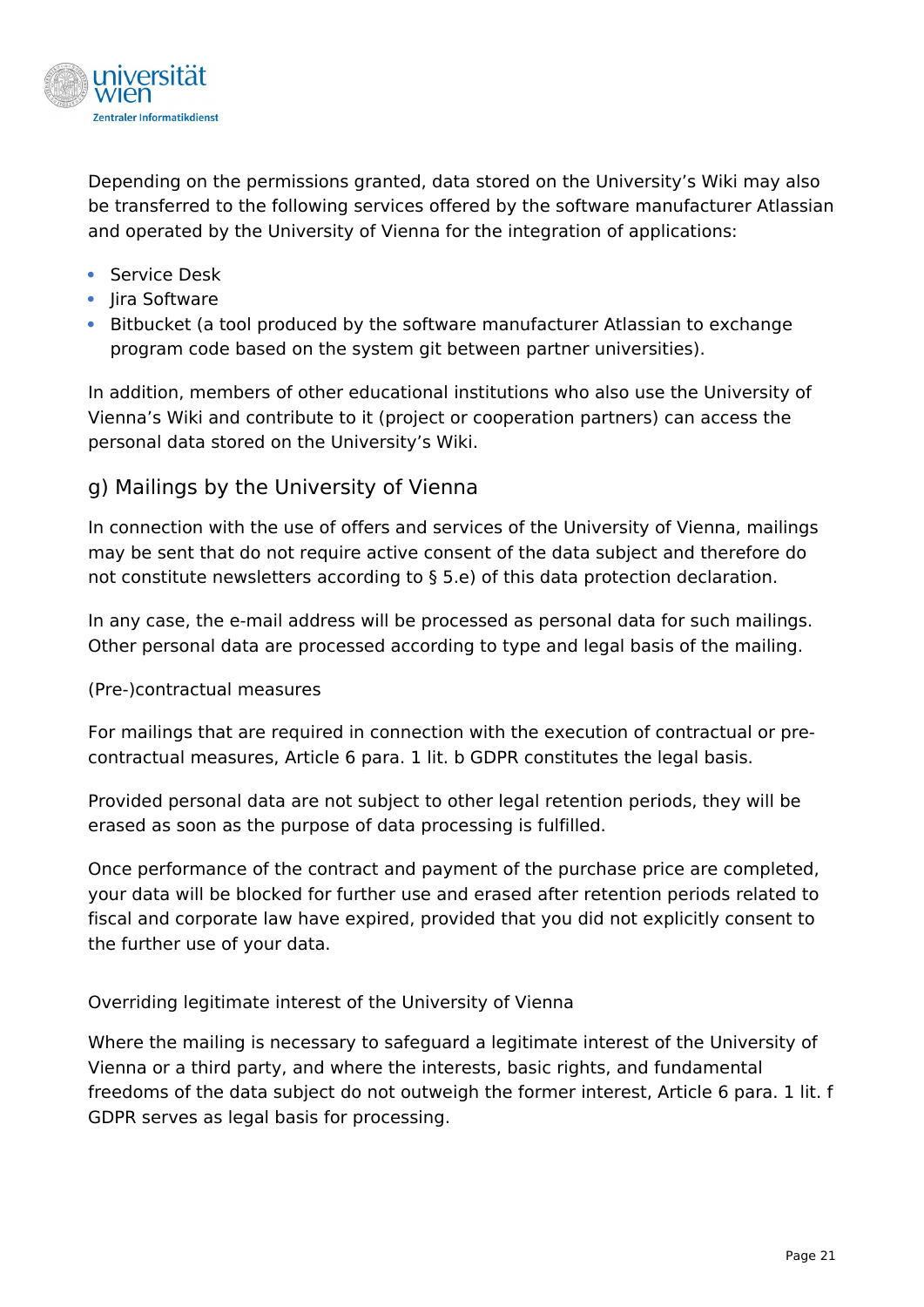

No objection can be raised against such processing. Provided no separate contact address is given for processing, this objection can be sent via e-mail to [dsba@univie.ac.at](mailto:dsba@univie.ac.at) or via mail to:

University of Vienna attn. Data Protection Supervisor of the University of Vienna Universitätsring 1 1010 Vienna

Personal data will be erased as soon as the legitimate interest of the University of Vienna ceases to exist.

Provided personal data are not subject to other legal retention periods, they will be erased as soon as the purpose of data processing is fulfilled.

Disclosure of personal data to third parties

As a basic principle, we only transmit personal data to third parties in the course of mailings where this is necessary for (pre-)contractual measures or where it is in the overriding legitimate interest of the University of Vienna.

Should a transmission to third parties be indicated, this will be pointed out in connection with the corresponding mailing.

## <span id="page-21-0"></span>h) Contact forms

Our websites provide contact forms that can be used for initiating contact electronically. If a user makes use of this option, the data entered into the input mask will be transmitted to and recorded by us. The following data can be collected via contact forms:

- Subject
- E-mail address
- Name
- u:account user ID
- Subject
- Message
- File attachment
- $\bullet$  Prior education
- Telephone number
- Gender
- Date of birth
- Academic titles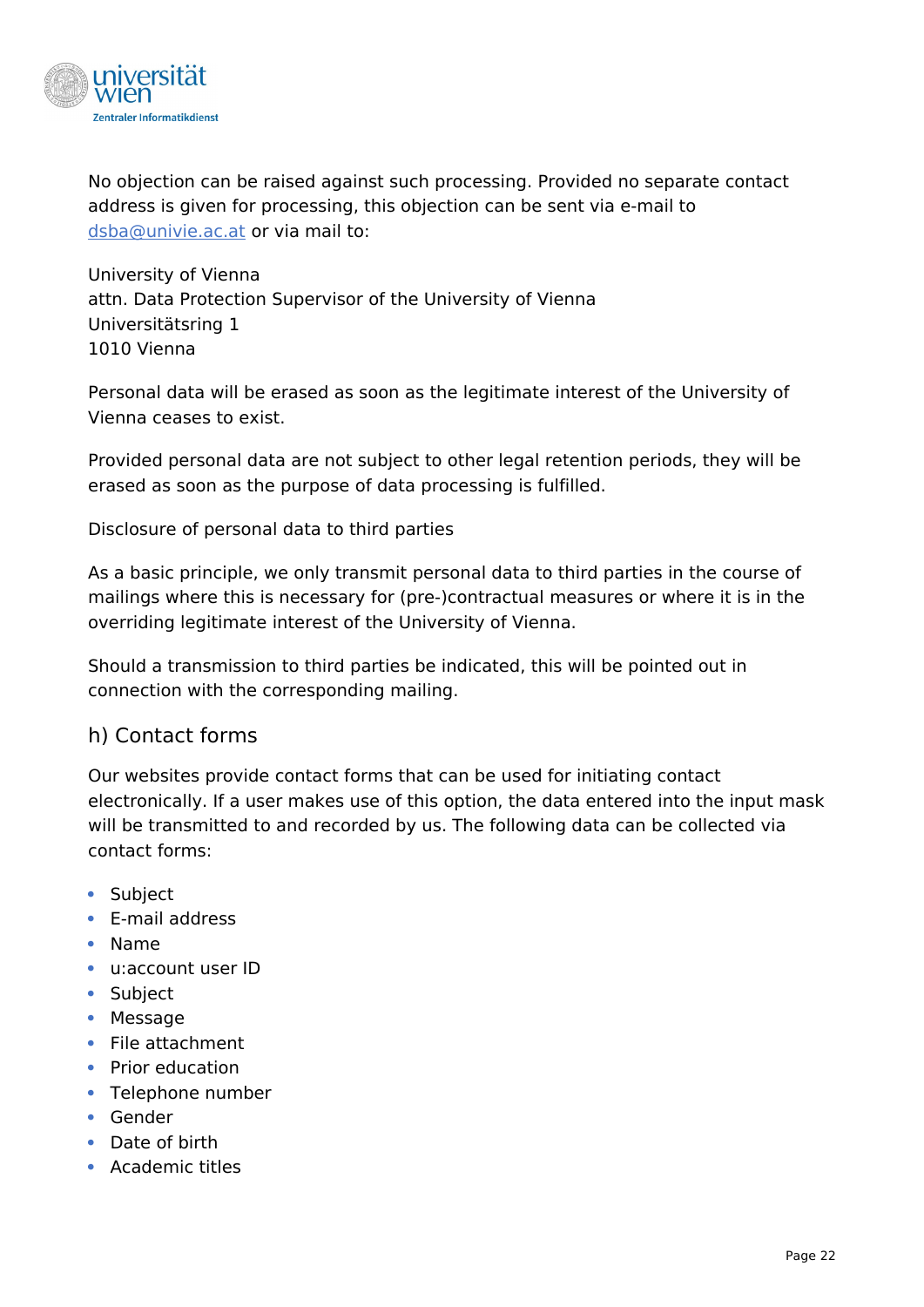

At the time of sending your message, the following data will be recorded additionally:

- IP address of the requesting computer
- Date and time of access
- Name and URL of the requested file
- Volume of data transmitted
- Message whether the request was successful
- Identification data of the accessing browser as well as operating system
- Website from which access was initiated

To process data, your consent is obtained in the course of the sending process and our data protection declaration will be brought to your attention. Alternatively, you can contact us via the provided e-mail address. In this case, the user's personal data transmitted with the e-mail will be recorded.

No data will be disclosed to third parties in this context. The relevant data will only be used for processing the conversation.

Legal basis for the processing of data where the user's consent has been obtained is Article 6 para. 1 lit. a GDPR. Users grant the following declaration of consent:

I consent that the University of Vienna collects, records, and processes my personal data that I entered into the contact form above for the purpose of sending a message or information. My data will be erased as soon as the purpose of processing is fulfilled and provided that this is not opposed by any other legal retention period. I hereby declare that this consent is given voluntarily. I have been informed that I can withdraw my consent with future effect at any time without adverse consequences. I can address my withdrawal of consent to [dsba@univie.ac.at.](mailto:dsba@univie.ac.at) In the case of my withdrawal, my data will be erased by the University of Vienna and possible data processors.

Legal basis for the processing of data that are transmitted in the course of the consignment of an e-mail is Article 6 para. 1 lit. f GDPR. Where the e-mail contact aims at the conclusion of a contract, additional legal basis for the processing is Article 6 para. 1 lit. b GDPR.

If contact is necessary to fulfil a legal obligation, additional legal basis of the data processing is Article 6 para. 1 lit. c GDPR.

The processing of personal data from the input mask serves the sole purpose of processing the contact support. If contact is initiated via e-mail, the required legitimate interest in processing the data is evident.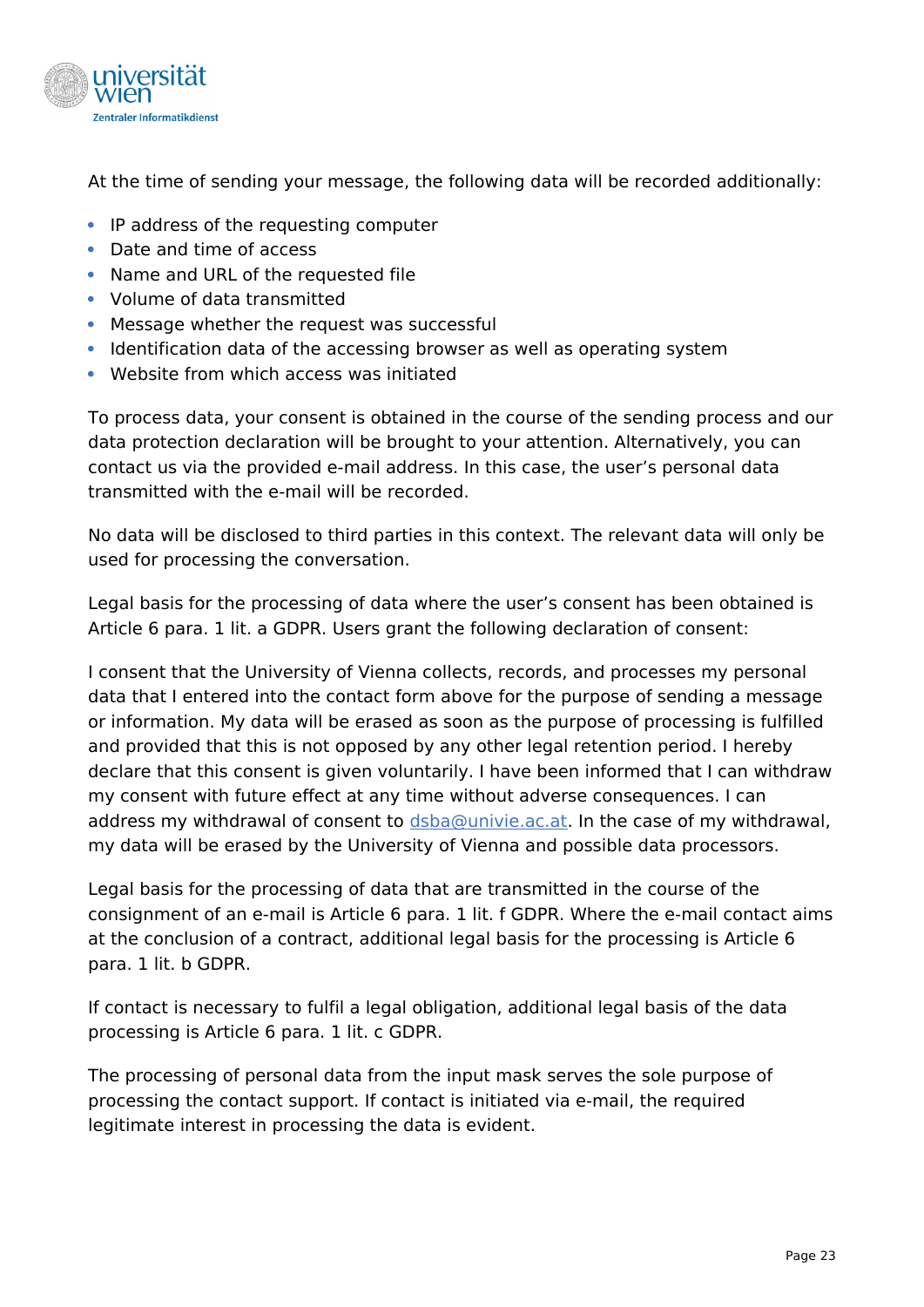

Other personal data processed during the sending process serve the prevention of abuse of the contact form and guarantee the security of our information technology systems.

Data will be erased as soon as their collection no longer serves the fulfilment of their purpose. As for the personal data from the input mask of the contact form and those transmitted via e-mail, this is the case if the respective conversation with the user has been concluded. A conversation is considered concluded when it can be inferred from circumstances that the relevant state of affairs has been conclusively resolved.

Personal data that have been collected additionally during the sending process will be erased after 30 days at the latest, provided no legal ground exists for a longer retention period (e.g. the University of Vienna takes official action in the course of sovereign administration, see, in particular, above "Administration of Studying and Teaching").

## <span id="page-23-1"></span>i) Evaluation and quality assurance

The University of Vienna processes personal data of teachers, students and employees as part of evaluation and quality assurance processes. The purpose of the related data processing is the analysis and provision of basic information about the University's performance in the areas of research, teaching and administration. This analysis and the related quality assurance services aim at improving the organisation and operation of the University of Vienna.

Personal data are processed in accordance with article 6, para. 1, letter (c) of the GDPR in conjunction with section 14 of the Universities Act in conjunction with the Statutes of the University of Vienna. Personal data are erased when they are no longer necessary in relation to the purposes for which they were collected.

## <span id="page-23-0"></span>§ 8 Use of Cookies

We use so-called cookies. Cookies are small text files that are sent from our webserver to your browser when accessing our websites and held available on your computer for later retrieval. Cookies contain a characteristic string that allows for a clear identification of the browser the next time the website is accessed. We only use socalled session cookies (also known as temporary cookies); these are cookies which are only stored temporarily (cached) for the duration of your visit to one of our websites.

The following cookies are used:

- Session cookies (ID)
- TYPO3 session cookies
- JavaScript cookies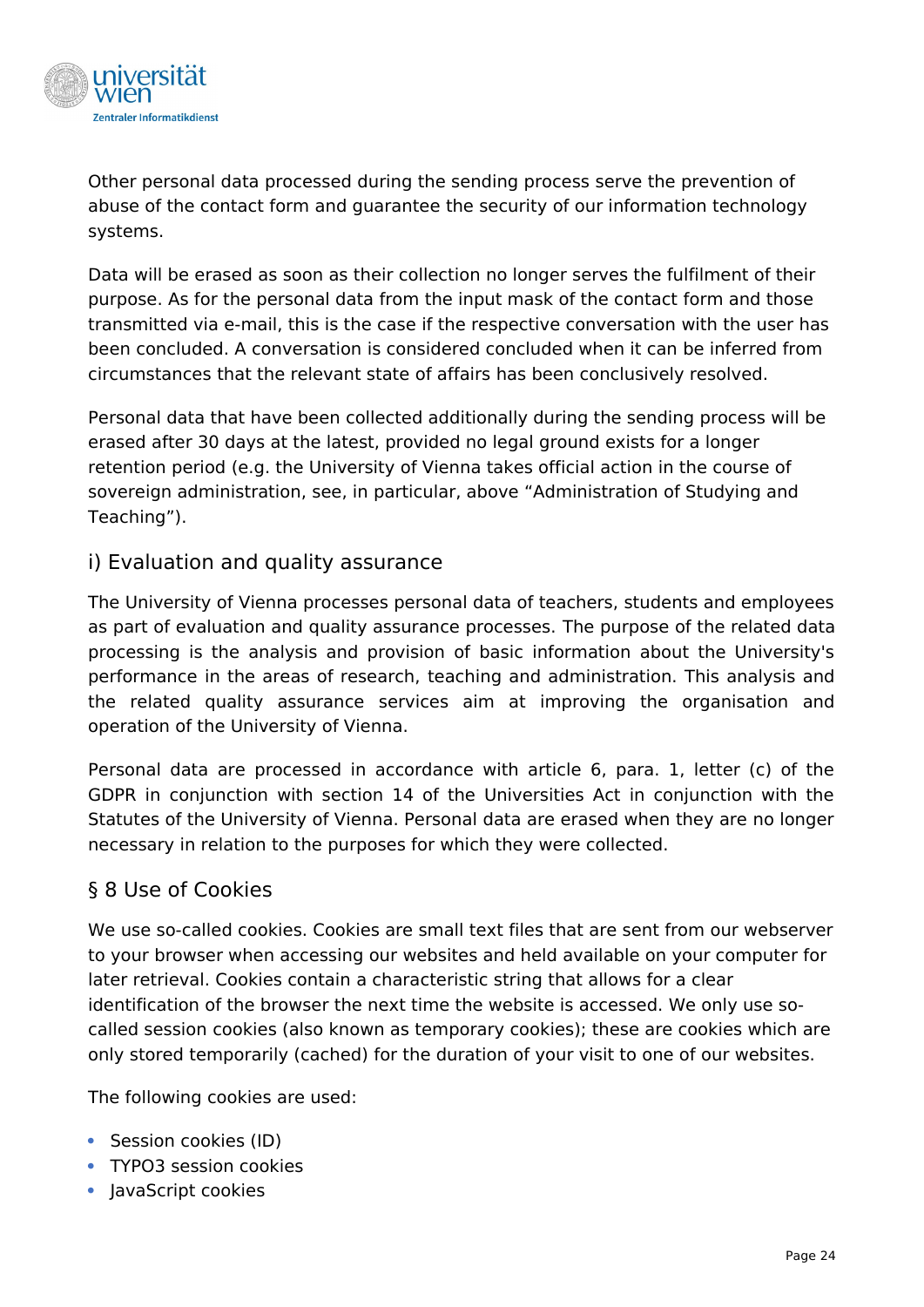

Matomo/Piwik cookies for statistical analysis

The collected usage data do not allow for any conclusions regarding the user (except those cookies that serve the recording of data in connection with an active login). All of these data that are collected in an anonymised way will not be linked to your personal data and will be erased immediately after their statistical analysis. After termination of the session, as soon as you end your browser session, all cookies will be erased.

Furthermore, we use cookies on our websites that allow for an analysis of our users' surfing behaviour. This way, the following data can be transmitted: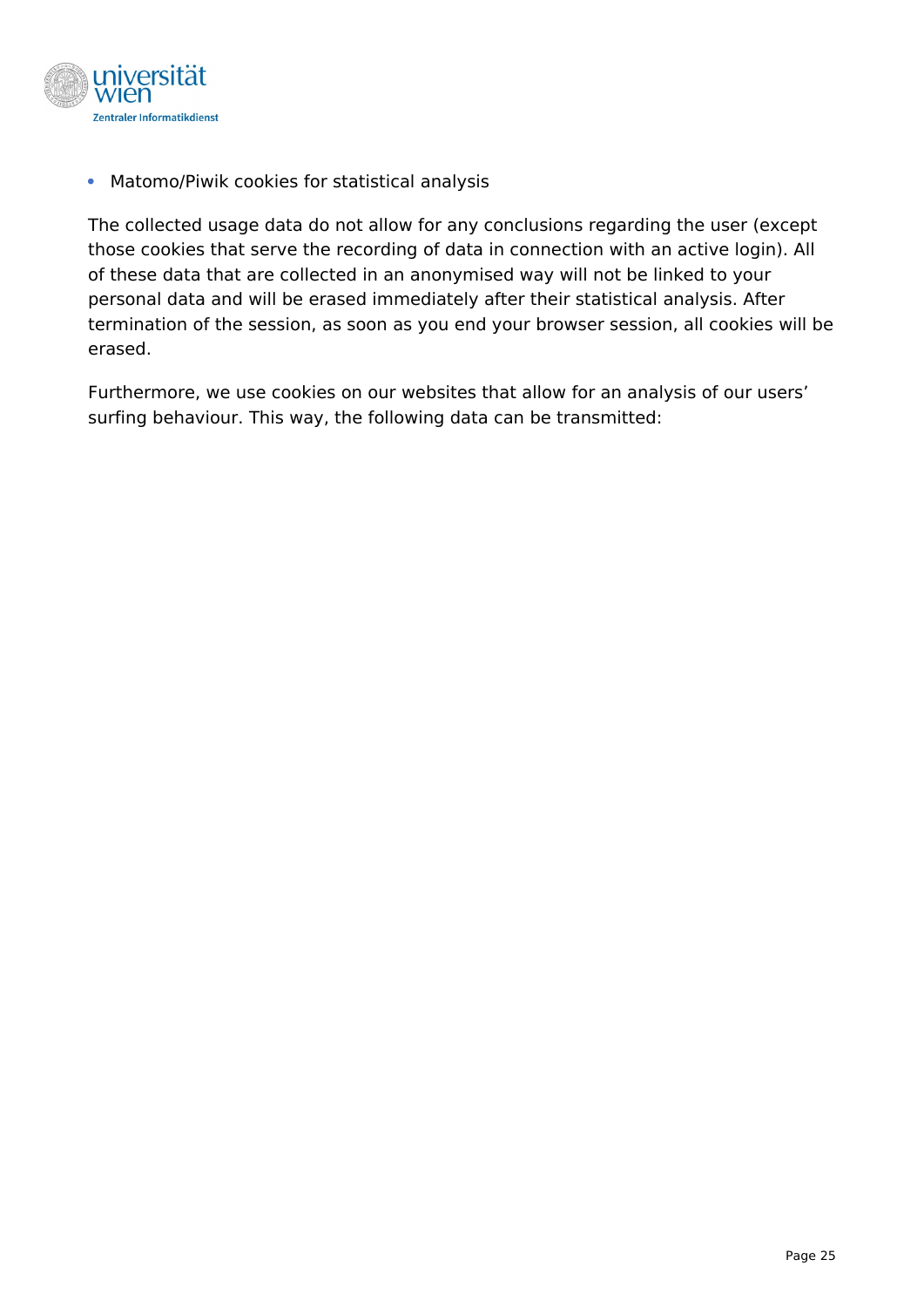

- Entered search terms
- Frequency of page views
- Use of website features

Legal basis for the processing of personal data when using cookies is Article 6 para. 1 lit. f GDPR.

Legal basis for the processing of personal data when using technically necessary cookies is Article 6 para. 1 lit. f GDPR.

In particular, the used cookies serve the purpose of analysing the frequency of use and the number of visits to our websites. Furthermore, they are used to continue to identify your computer during a visit on our website when surfing from one page to the next, and to establish the end of your visit. This way, we learn which sections of our websites and which other websites our users visited.

The purpose of using technically necessary cookies is to improve the use of websites for their users. Some features of our web presence cannot be provided without using cookies. To provide these features it is imperative to recognize your browser even after switching to a different page.

The following applications require cookies:

- Shopping cart
- Transferring language settings
- Remembering search terms

The user data collected by technically necessary cookies are not used to create user profiles.

## <span id="page-25-0"></span>§ 9 Integration of Social Plug-ins

On our websites, we integrate social plug-ins of the following social networks: Facebook (Facebook Inc., 1601 S. California Ave, Palo Alto, California 94304, USA), Youtube (Google Inc., 1600 Amphitheatre Parkway, Mountain View, California 94043, USA), Instagram (Instagram, LLC ATTN: Arbitration Opt-out 1601 Willow Rd. Menlo Park, CA 94025), Twitter (Twitter, Inc., 1355 Market St, Suite 900, San Francisco, California 94103, USA), and flickr (Oath Inc., 22000 AOL Way, Dulles, VA 20166). It is possible that those plug-ins also collect personal data of the visitors of our websites, transmit them to the respective service and link them to the respective service of the visitor.

We do not collect any personal data via those social plug-ins and their use. To prevent that the user's data are transmitted to the service provider in the USA without their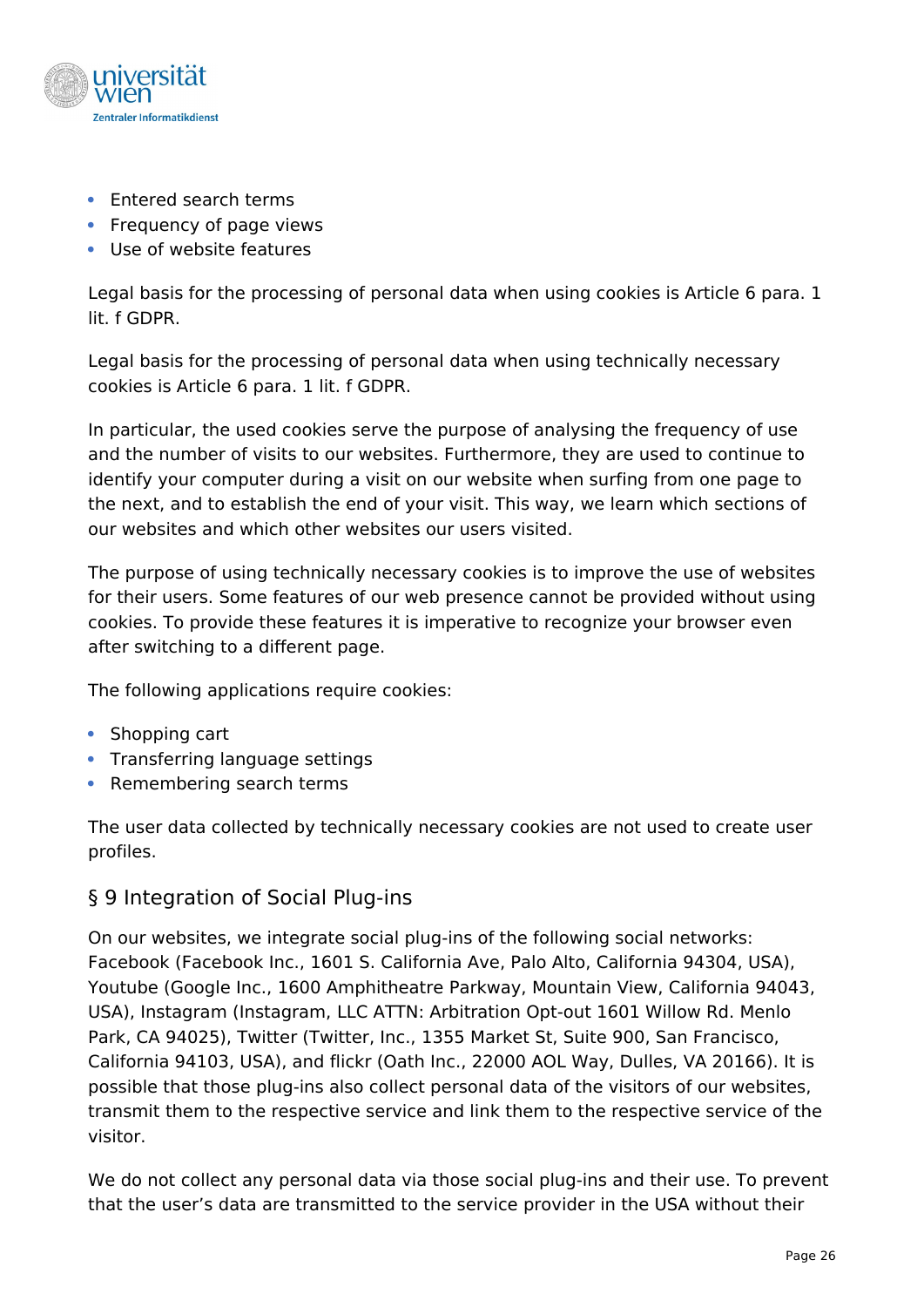

knowledge we applied the so-called Shariff solution on our websites. This has the effect that the respective social plug-ins on the websites are initially only embedded as an image. These images contain a link to the websites of the corresponding provider of the plug-in. Only when you click on one of those images, you will be forwarded to the service of the corresponding provider. Thanks to this solution we can guarantee that personal data are not forwarded automatically to the respective social plug-in when you visit our websites. If you click on one of the social plug-in images, data can be transmitted to the corresponding service provider and recorded there. If you do not click on any of the images, no data transmission between you and the respective provider of the social plug-in will take place. For further details about the Shariff solution, see the following website: [heise.de/ct/artikel/Shariff-Social-Media-](https://www.heise.de/ct/artikel/Shariff-Social-Media-Buttons-mit-Datenschutz-2467514.html)[Buttons-mit-Datenschutz-2467514.html](https://www.heise.de/ct/artikel/Shariff-Social-Media-Buttons-mit-Datenschutz-2467514.html)

After clicking on a social plug-in, the corresponding service provider receives the information that you visited the respective page of our internet presence. Please note that for this to happen, you do not need a user account at the respective service, nor do you have to be logged in there. In case, however, you do already have a user account at the respective service provider and you are already logged in into this account during your visit at our website, the data collected by the social plug-in will be linked directly to your account. If you would like to block such linking to your profile by the service provider, you must log out of the user account before you click on one of the social plug-ins.

Please note that it is beyond the scope of our influence whether and to what extent the respective service provider collects personal data. We are not aware of the extent, purpose, and storage periods of the corresponding data collection. However, we would like to point out that it must be assumed that at least IP address and device-related information will be used and recorded via social plug-ins. Furthermore, it is possible that the respective service providers use cookies.

For extent and purpose of data collecting by the respective service as well as its further processing and use of your data, please refer to the data privacy statements directly on the website of the corresponding service. There, you will also find further information regarding your corresponding data protection rights and setting options for safeguarding your privacy.

a) Facebook Inc., 1601 S California Ave, Palo Alto, California 94304, USA

- • [facebook.com/policy.php](https://www.facebook.com/policy.php)
- [facebook.com/help/186325668085084](https://www.facebook.com/help/186325668085084)

b) Google Inc., 1600 Amphitheatre Parkway, Mountain View, California 94043, US

 [google.com/policies/privacy/partners/](https://www.google.com/policies/privacy/partners/?hl=de)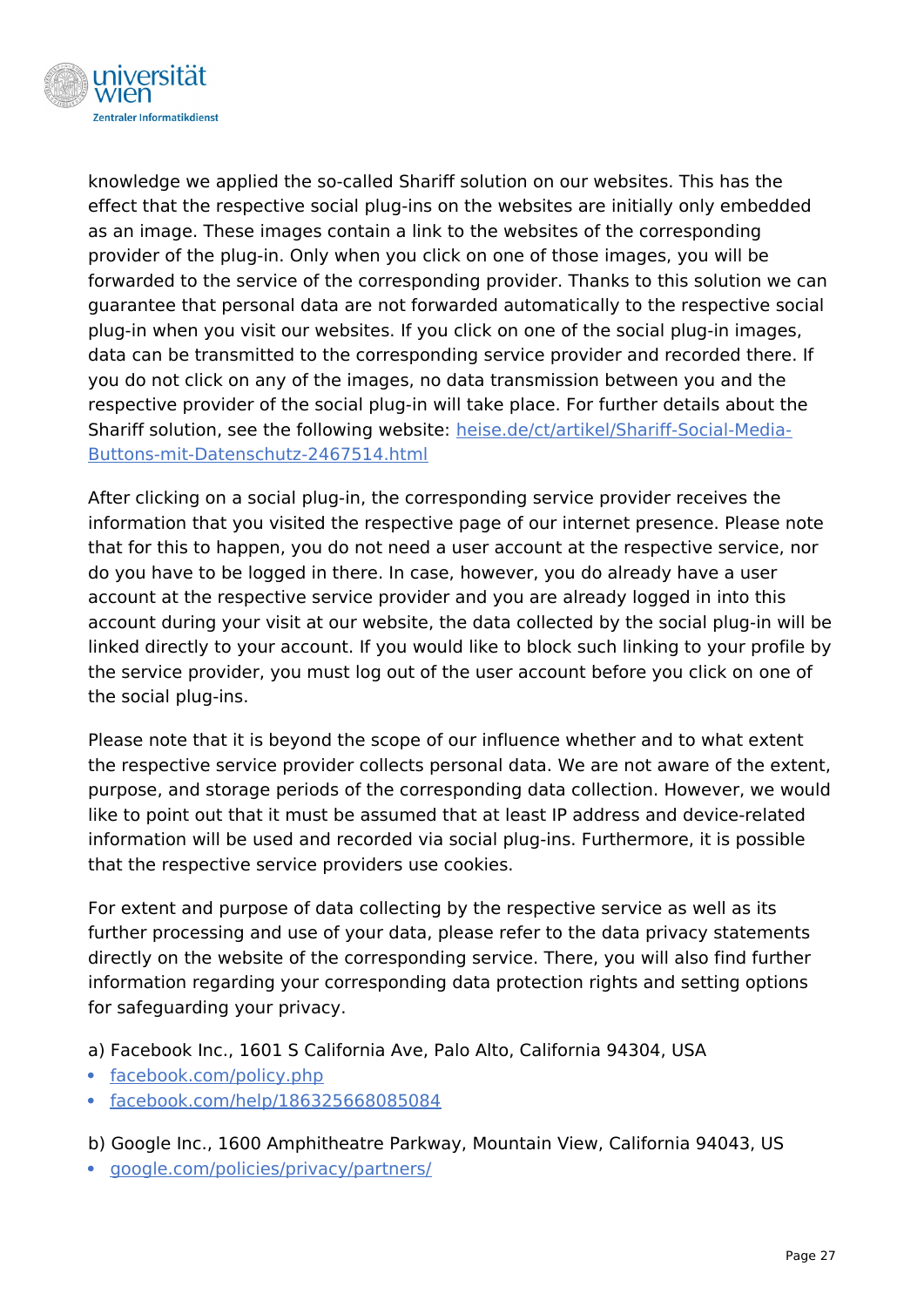

#### c) Twitter Inc., 1355 Market St, Suite 900, San Francisco, California 94103, USA

• [twitter.com/privacy](https://twitter.com/privacy?lang=de)

#### d) Oath Inc.

 [policies.oath.com/ie/de/oath/privacy/products/flickr/index.html](https://policies.oath.com/ie/de/oath/privacy/products/flickr/index.html)

Legal basis for the processing of data with the user's consent is Article 6 para. 1 lit. a GDPR in accordance with cookie banners as well as the legitimate interest pursuant to Article 6 para. 1 lit. f GDPR.

If you do not want Facebook to link the data collected via our web presence directly to your Facebook profile, you must log out of Facebook prior to visiting our website. Alternatively, you can also block the Facebook plug-in from loading altogether by means of add-ons for your browser, for instance

- for Mozilla Firefox: [addons.mozilla.org/de/firefox/addon/facebook-blocker/](https://addons.mozilla.org/de/firefox/addon/facebook-blocker/)
- for Opera: [addons.opera.com/de/extensions/details/facebook-blocker/](https://addons.opera.com/de/extensions/details/facebook-blocker/?display=en)

## • for Chrome: https://chrome.google.com/webstore/ [Look for "Facebook blocker"]

If you do not want Google or Twitter to link the data collected via our web presence directly to your Youtube (Google) or Twitter profile, you must log out of Youtube (Google) or Twitter prior to visiting our website. Alternatively, you can also block the Google/Twitter plug-in from loading altogether by means of add-ons for your browser, for instance with the script blocker NoScript ([noscript.net\)](http://noscript.net/).

# <span id="page-27-0"></span>§ 10 Security measures for protecting stored data

We commit ourselves to protecting your privacy and treating your data as confidential. To prevent manipulation, loss, or abuse of the data stored by us, we implement extensive technical and organisational safety precautions that are reviewed on a regular basis and updated in accordance with technological developments, such as, among other things, the use of recognised encryption methods (TLS). However, we would like to point out that due to the nature of the internet it is possible that other persons or institutions outside of our control do not abide by the rules of data protection and the above-mentioned security precautions. In particular, data that are revealed without encryption – e.g. where data are transmitted via e-mail – can be read by third parties. Technically, we have no influence on this. It is in the user's responsibility to protect the provided data against abuse by means of encryption or other measures.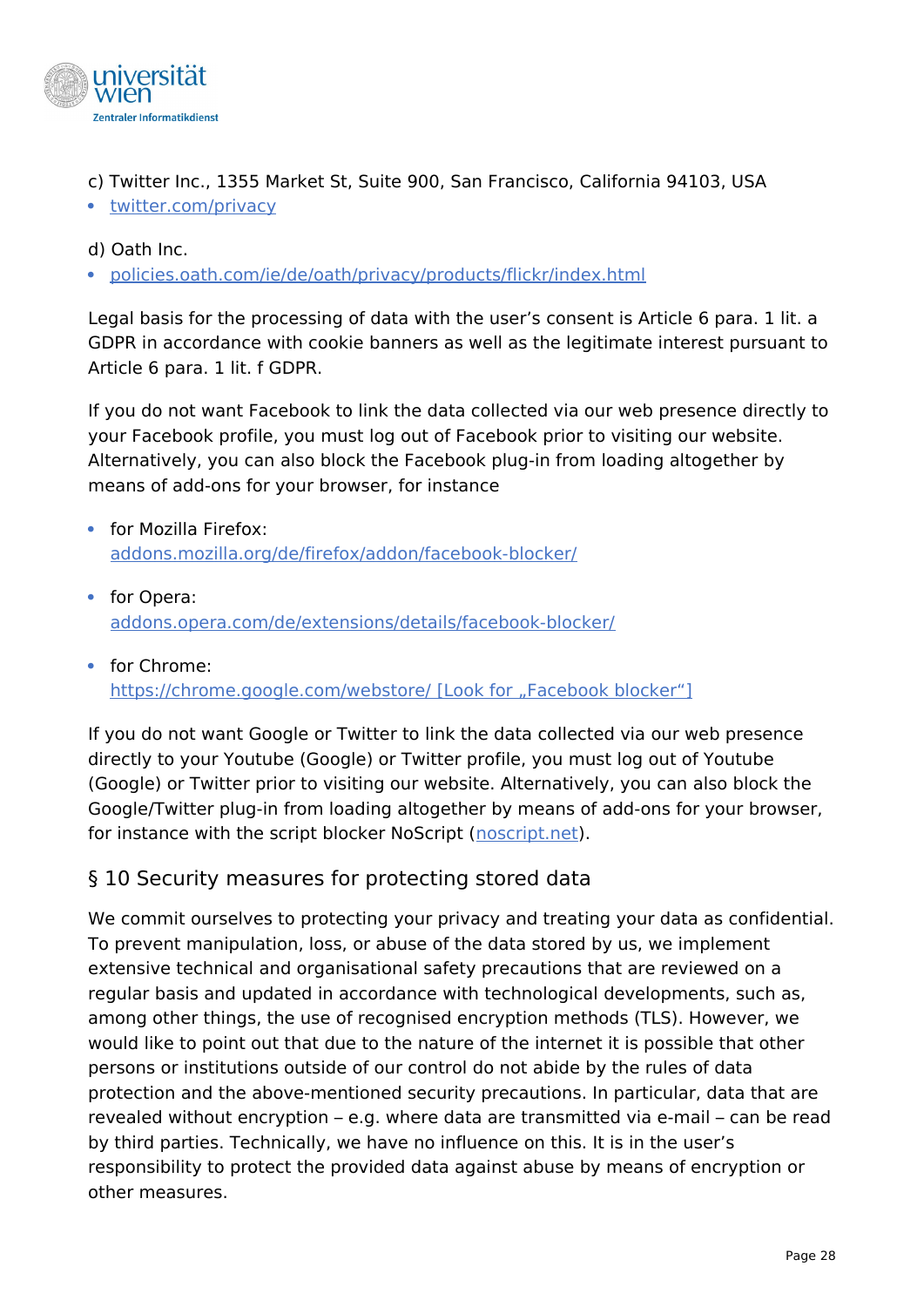

# <span id="page-28-2"></span>§ 11 Hyperlinks to Third-Party Websites

On our websites, we place so-called hyperlinks to websites of other providers. Activating these hyperlinks will forward you from one of our pages directly to the website(s) of the other provider. You can recognize this for instance by the URL changing. We cannot assume any responsibility for the confidential handling of your data on such websites of third parties since it is beyond our control whether these companies abide by data protection regulations. Concerning the handling of your personal data by these companies, please consult the respective company's website(s) directly.

# <span id="page-28-1"></span>§ 12 Objection

Concerning the processing of your personal data based on legitimate interests corresponding to Article 6 para. 1 lit. f GDPR you have the right to enter an objection against processing of your personal data based on Article 21 GDPR provided there are reasons relating to your particular situation, or in case the objection is directed towards direct advertising. In the case of direct advertising, you have a general right to object that we will enforce without requiring a particular situation or reason. Please contact dsba@univie.ac.at or the e-mail address indicated along with the respective processing.

# <span id="page-28-0"></span>§ 13 Your Rights as a Data Subject

The following rights arise from the GDPR for you as the subject of processing of personal data:

- According to Article 15 GDPR, you have the right to demand information on your personal data processed by us. In particular, you can demand information on processing purposes, the categories of personal data, categories of recipients to whom your data were or are disclosed, planned storage periods, the existence of the right to rectification, erasure, restriction of processing or objection, the existence of the right to lodge a complaint, the source of your data provided they have not been collected by us, the transfer of data to third countries or international organisations, as well as the existence of automated decision-making and profiling and, if applicable, meaningful and significant information on their details.
- According to Article 16 GDPR, you have the right to demand the rectification of incorrect personal data or the completion of incomplete personal data stored by us without any undue delay. As a student, you are obliged according to § 59 para. 2 UG to disclose changes to your name or address without any undue delay to every University for which an active admission exists. You can fulfil this obligation in u:space.